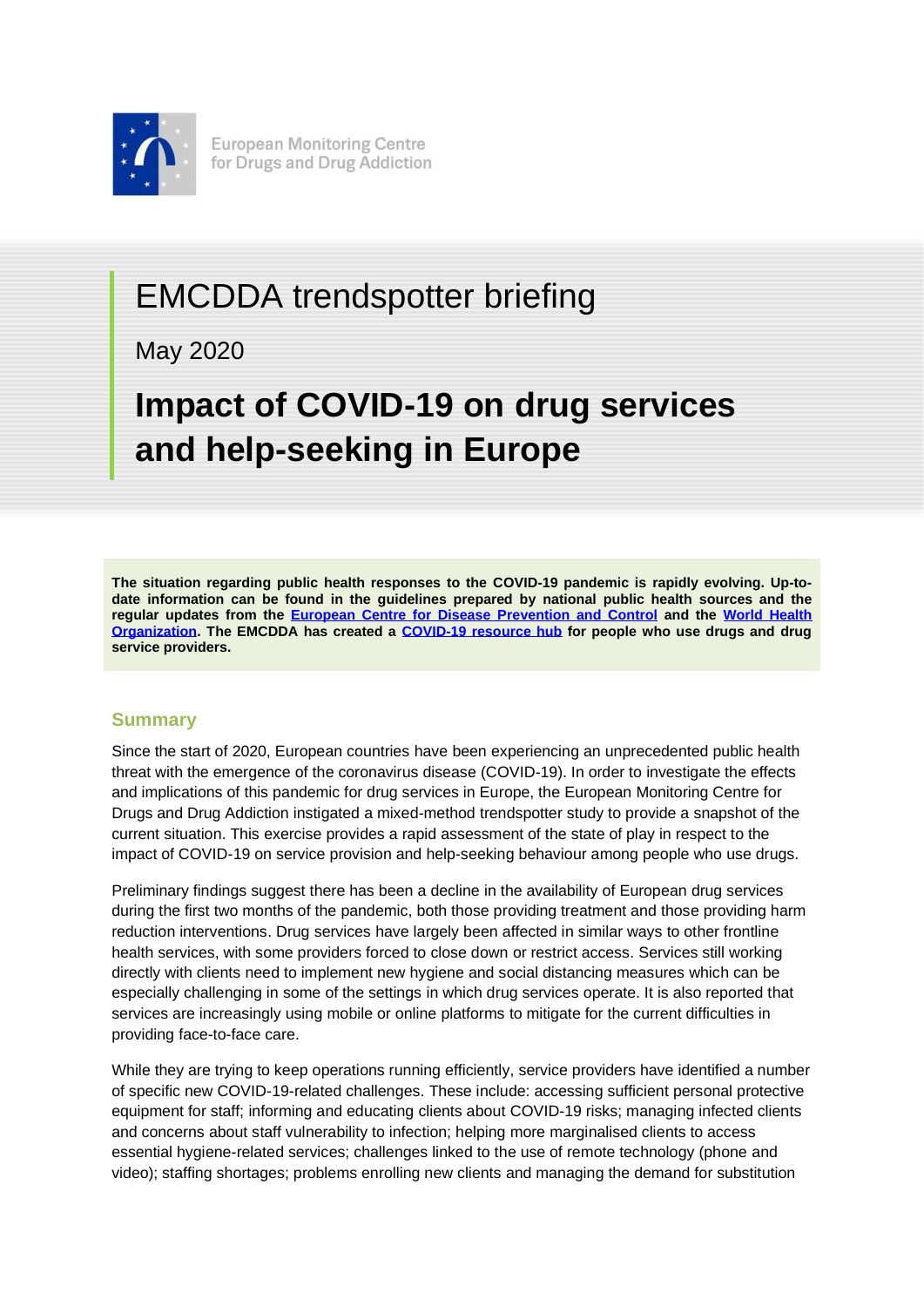treatment; and the need to mitigate potential risks of unintended consequences associated with rapidly implemented adaptations to normal working practices.

In respect to implications for help-seeking behaviour, an analysis of data from four countries with information available on treatment demand between January and March 2020 shows a steady decline in both new and all treatment entrants. This includes a marked overall drop of more than 50 % in opioid-using entrants over this period. While not necessarily generalisable to other countries, this suggests that a combination of public health confinement measures in combination with service closures and/or reduction in service availability may be taking a toll.

The study also provides some insight into the innovations adopted by drug services across Europe in response to the COVID-19-related challenges. When asked their opinions on what the post-COVID-19 'new normal' might look like for drug services in Europe, experts highlighted a number of changes that they considered would be advantageous to maintain after the first wave of the crisis has passed. The most commonly cited examples included the new flexibility associated with opioid substitution treatment service models and the potential future use of telemedicine approaches.

## **Introduction**

In response to the COVID-19 pandemic in February 2020, European countries have implemented a range of containment and mitigation measures to reduce the spread of the virus among their general populations. While people who use drugs run the same risk of infection with COVID-19 as the general population, they also face additional risks and vulnerabilities that need both consideration and mitigation (EMCDDA, 2020). The emerging evidence suggests that European drug services, like other healthcare providers, face a range of challenges in maintaining adequate provision for their clients. In many instances, services have had to be innovative and adapt very rapidly in response to the new and fast-changing landscape in the wake of the pandemic and associated national control measures.

Very limited information is available at European level on the challenges faced and the adaptations made by drug treatment and harm reduction services following the emergence of COVID-19 in the Member States. In order to gain an insight into the impact on drug services and the adaptations being made since the beginning of the pandemic in Europe, the European Monitoring Centre for Drugs and Drug Addiction (EMCDDA) initiated an investigative rapid assessment using the agency's trendspotter methodology. This study was conducted in April 2020. The primary aim of the study was to provide a rapid snapshot that would increase our understanding on the impact of COVID-19 on the demand for and provision of drug services across Europe.

Recognising the potentially harmful consequences of COVID-19 and related restrictions on drug services for people with more severe drug problems, including opioid users and people who inject drugs, this first EMCDDA briefing concentrates on the implications for drug treatment and harm reduction services for these client groups. Future investigative rounds will explore the impact on service provision for stimulant and cannabis users as well as focusing in more detail on interventions delivered in prisons, interventions in recreational settings and online interventions.

# **The trendspotter methodology**

The trendspotter methodology is based on the triangulation of a range of investigative approaches and data collection from multiple qualitative and quantitative sources with a systematic analysis incorporating the use of expert opinion (EMCDDA, 2018). Specifically, for this COVID-19 impact study, the methodology was adapted to suit online investigation, taking into account the national emergency restrictions on both the EMCDDA team and the study participants (Figure 1). The study has been divided into a number of investigative and reporting waves, with the first wave focusing on the impact of COVID-19 on drug service provision and help-seeking.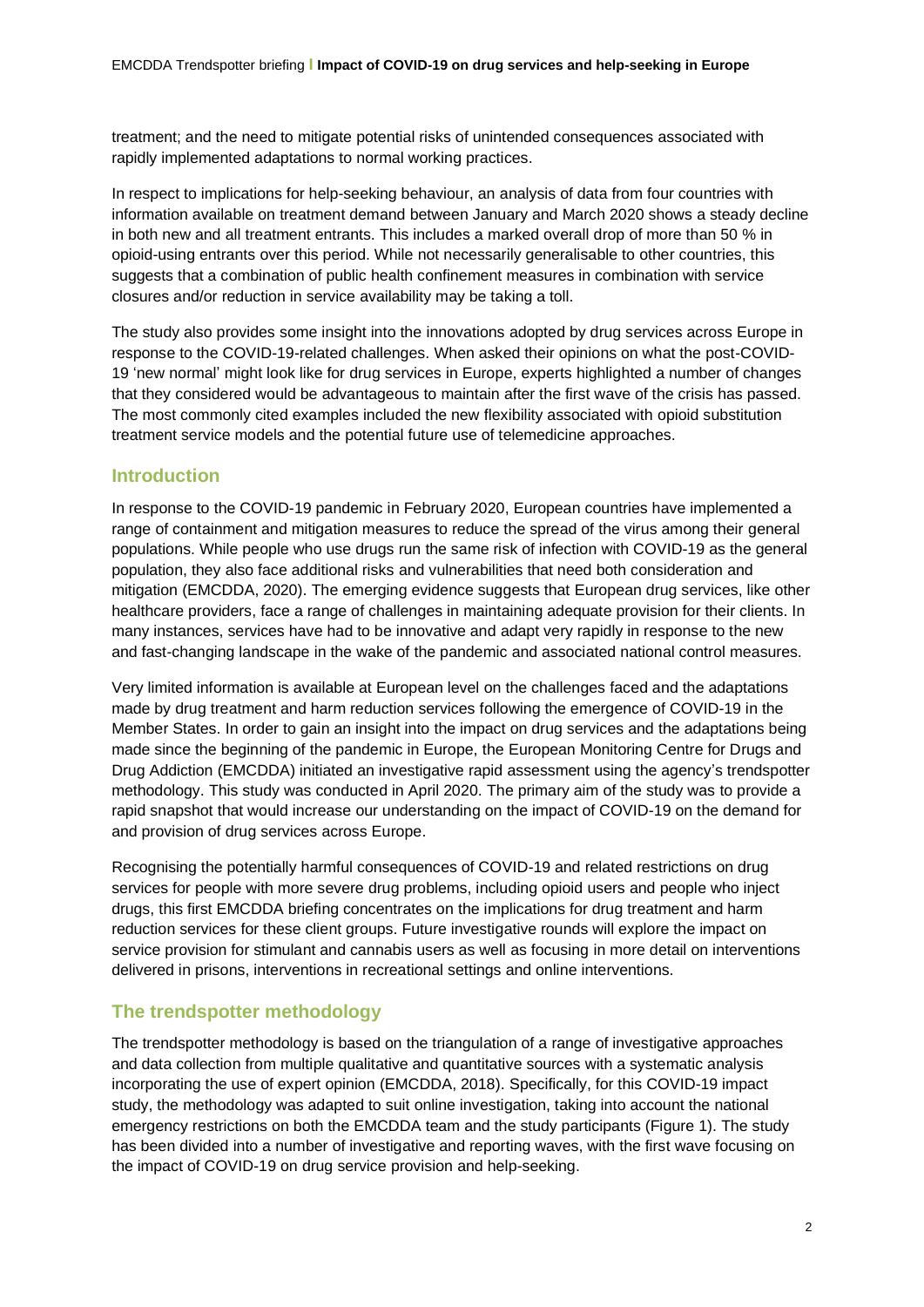For this current online briefing, the results of the following data collection exercises have been brought together in the analysis:

- review of the international literature and available epidemiological data;
- three online expert surveys, sent to the Reitox network of national focal points, an existing EMCDDA network of trendspotters, and a sample of European professionals in the treatment and harm reduction field;
- a mini-survey, the European Web Survey on Drugs: COVID-19, in 21 languages, targeting adults aged 18 years or over with experience of illicit drug use, aimed at gathering information on changes in drug consumption behaviours in Europe due to COVID-19, and also including questions on help-seeking and perceptions of service availability;
- four virtual facilitated groups made up of 34 European drug professionals, researchers and representatives of advocacy groups, and one virtual facilitated group of 10 Italian drug professionals.

Where results are literature-based, references are cited; otherwise, findings are based on EMCDDA monitoring and the qualitative sources described above.

This briefing summarises the study findings of the first wave of the study focusing on drug services. This will be followed shortly by a second online briefing reporting on a second wave focusing on the findings on the impact of COVID-19 on patterns of use and harms in Europe.

# FIGURE 1 **Adapted trendspotter methodology, April 2020**



# **What have been the main changes and challenges for European drug services since the emergence of COVID-19?**

A survey of national focal points carried out during April 2020 suggests that the impact of COVID-19 and related national containment measures appears to have resulted in reduction in the availability and provision of treatment and harm reduction services in most European countries (Figures 2 and 3).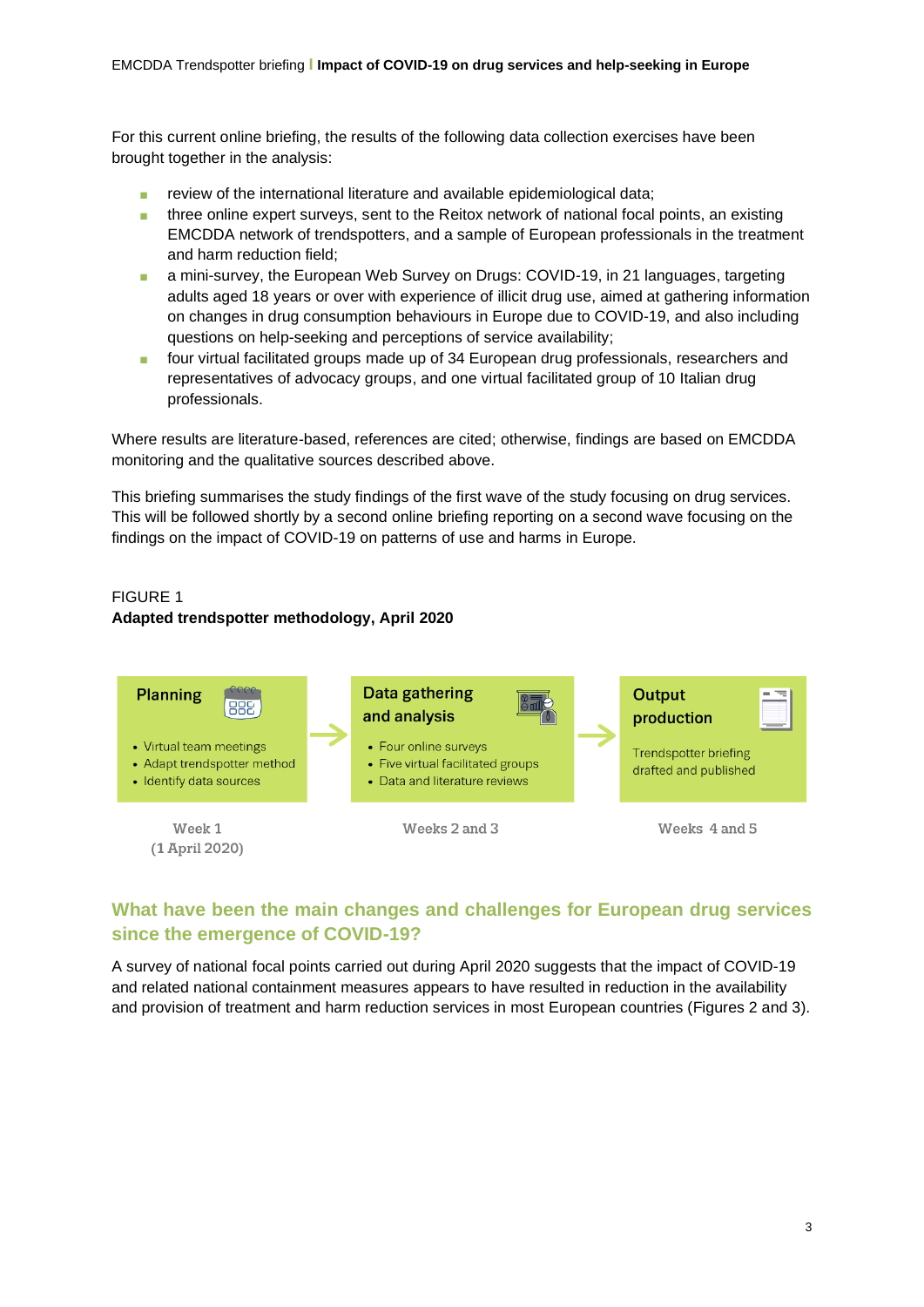#### FIGURE 2





Source: Online survey of Reitox national focal points, April 2020

### FIGURE 3

**Changes in the availability and provision of harm reduction services in the EU and Norway since COVID-19 containment measures have been implemented, based on reporting from Reitox national focal points**



Source: Online survey of Reitox national focal points, April 2020.

As is the case for many general healthcare providers during this public health crisis, drug services have needed to remain operational under restricted conditions. This has often required significant adaptations to established service delivery models. In some countries or regions, drug services are reported to have been discontinued or closed down. In particular, specialised outpatient facilities that have not been able to implement the required national protection measures have been closed in a number of countries. Specific examples of services that have suspended provision include drop-in centres and low-threshold agencies in some regions of France and Italy, and drug consumption rooms in Norway and in some German cities (Figures 4 and 5).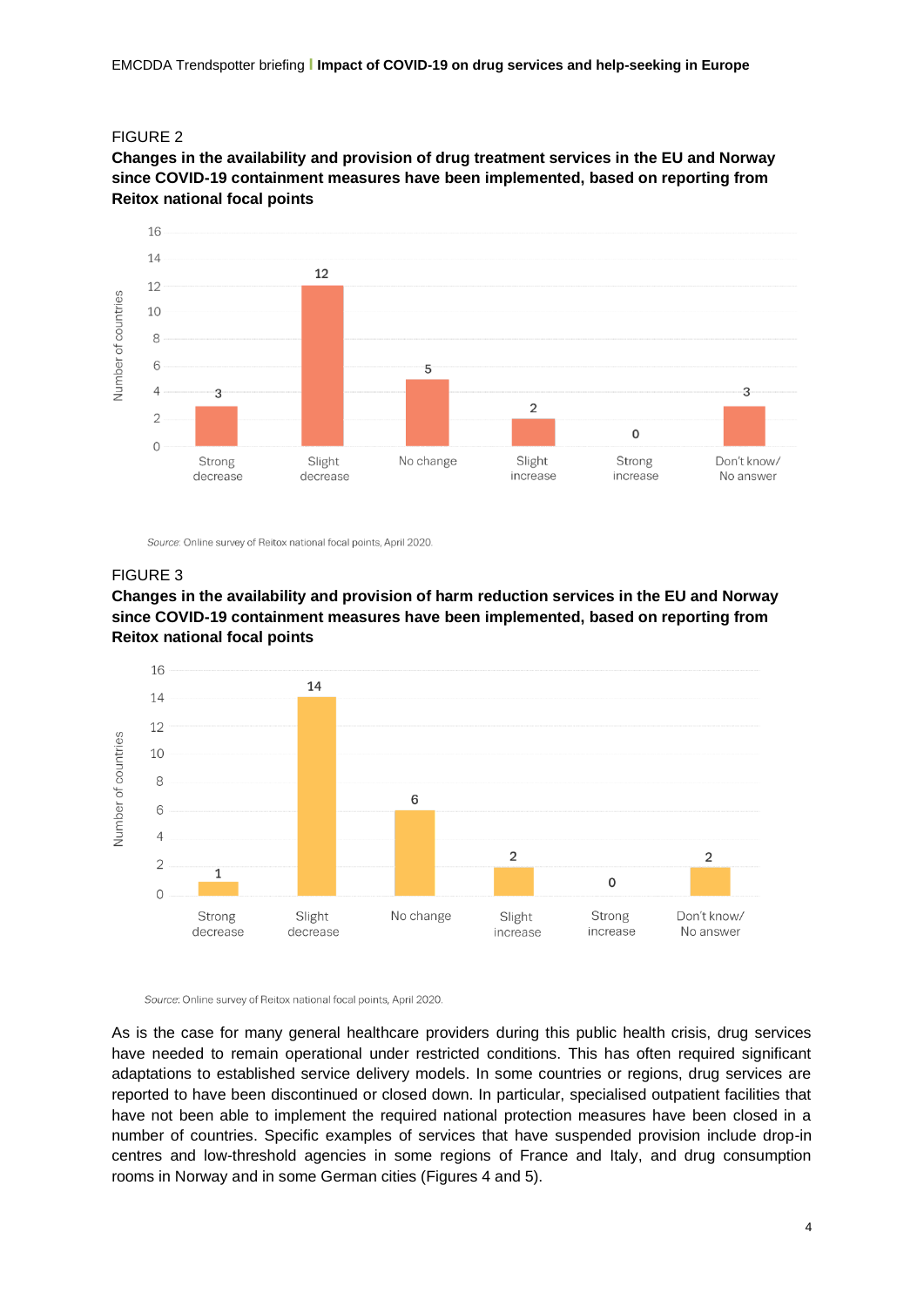#### FIGURE 4

**Closure or significant reduction of drug treatment services since COVID-19 measures were implemented in the EU countries and Norway, based on reporting from Reitox national focal points**



Note: Services are not available in all countries. The percentage represents the number of countries reporting some service closures or reductions as a proportion of the total number of countries reporting that this intervention is nationally available Source: Online survey of Reitox national focal points, April 2020.

#### FIGURE 5

**Closure or significant reduction of harm reduction services since COVID-19 measures were implemented in the EU countries and Norway, based on reporting from Reitox national focal points**



Note: Services are not available in all countries. The percentage represents the number of countries reporting some service closures or reductions as a proportion of the total number of countries reporting that this intervention is nationally available

Source: Online survey of Reitox national focal points, April 2020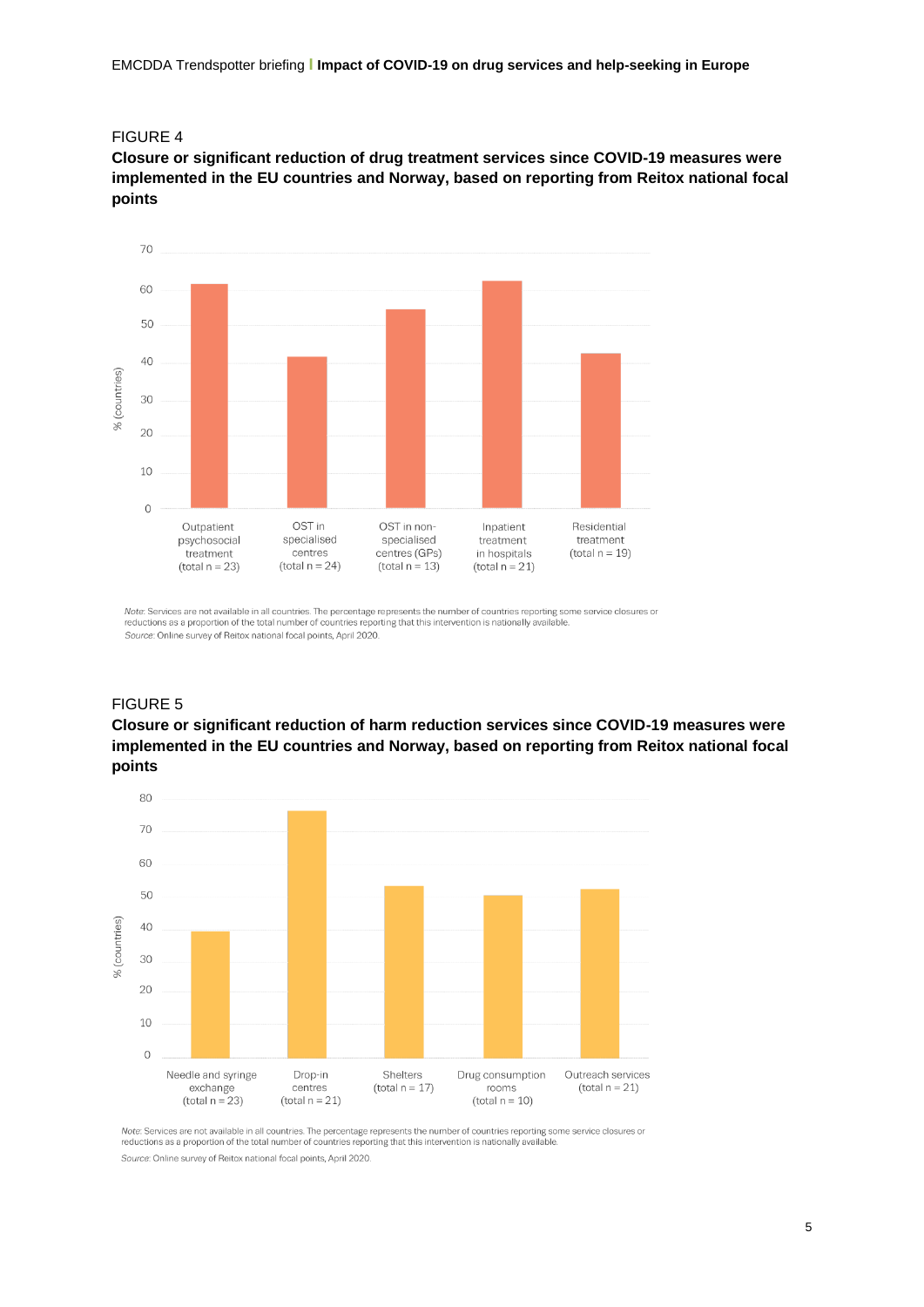As is the case for most public and specialist health services, the operational models for drug services often require face-to-face contact with individuals or groups. This means that services have needed to implement fundamental operational changes. Adaptations reported have included the provision of protective equipment for staff, the introduction of protocols for reducing the risk of transmission to both staff and clients, the implementation of strict social distancing rules and the use of physical barriers to protect staff who interact with clients. Where this is feasible, services have largely replaced face-to-face contacts with telemedicine (by phone or video). Service providers also noted there was a need to increase the capacity of their outreach programmes to cater for the needs of more socially excluded and marginalised groups.

Preliminary findings from this study highlight a number of significant challenges faced by both drug services and their clients:

- **Access to personal protective equipment (PPE) for staff.** Reports highlight the serious difficulties faced by drug services in accessing PPE at the beginning of the pandemic in many countries. For example, Italian drug treatment professionals reported major shortages of PPE during the first three weeks of the crisis. This undoubtedly reflects the overall shortage of such equipment for healthcare professionals in most EU countries during the early stages of the pandemic. By mid-April, drug professionals surveyed in this study reported that access to PPE for drug service staff had greatly improved.
- **Informing and educating clients about COVID-19.** Challenges reported here included persuading clients of the importance of essential prevention measures to protect both themselves and the staff. Respecting social distancing measures appeared to be particularly challenging for certain client groups. In addition, some marginalised groups were reported to be 'out of the loop' in terms of being updated on national public health guidance during this fast-evolving crisis. This was particularly evident when containment measures and stay-athome orders were introduced, often clashing with the street-based lifestyle of some populations, including homeless people and undocumented migrants. In many instances, however, professionals in our study were positive about the collaboration between clients and staff on respecting rules and keeping preventive measures in place.
- **Management of clients infected with COVID-19.** Most health professionals surveyed did not report identified cases of infected clients. However, seven experts reported five or fewer COVID-19 cases among their clients, two reported more than 10 cases and one Belgian doctor involved in opioid substitution treatment (OST) provision reported that two of his clients had died from COVID-19. These experts reported some difficulties with management of clients with COVID-19, in terms of both maintaining quarantine measures and dealing with client anxiety about the situation, especially among more marginalised users.
- **Concern about staff vulnerability to infection.** Many workers in drug services are exposed to a similar risk of infection to other frontline healthcare professionals during this pandemic. And closure of some drug services has resulted in additional pressure on those staff who remain working in operational services. Reports highlight particular challenges for frontline services that were obliged to take on increased responsibilities while at the same time having to implement new service models in response to COVID-19 prevention measures.
- **Staff shortages.** These were commonly reported as a result of a number of factors, including staff being unable to work because of family responsibilities (e.g. childcare), staff being quarantined, and alternating shifts to reduce infection risks to the whole staff resulting in fewer staff available at any given time. Alternating shifts was a common feature of the adapted work schedule in a number of services, including outpatient treatment services and drug consumption rooms. Finally, a number of drug services reported that their medical personnel had been reallocated to COVID-19 emergency departments. For example, the drug consumption room in Oslo was closed because 12 nurses had been reallocated to COVID-19 medical care in the general healthcare system (see Table 1).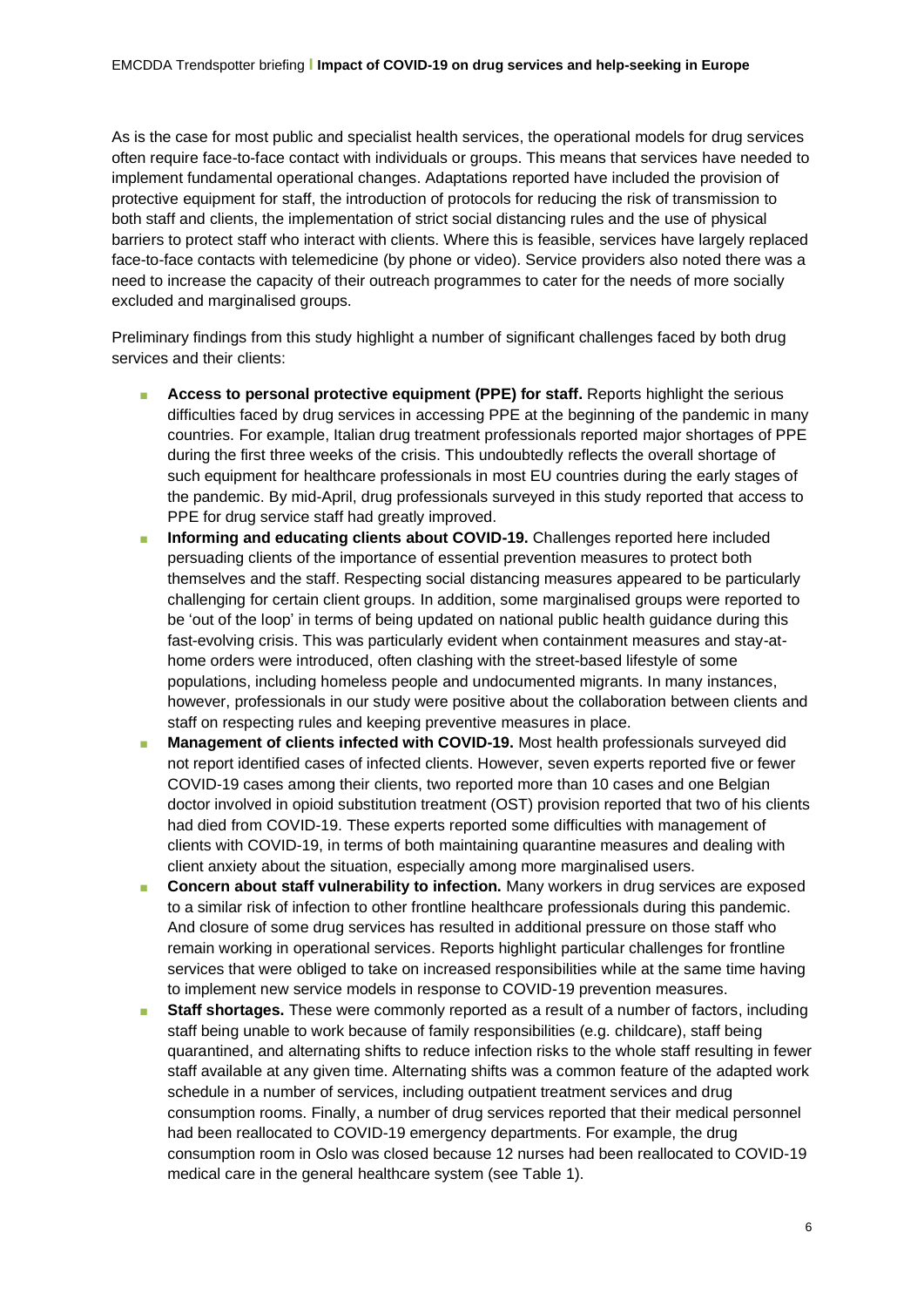- **Difficulties for marginalised clients in accessing essential hygiene-related services.** Good hygiene is required to reduce the risk of infection, and for this purpose showers, soap and clean running water need to be readily available. Respondents indicated that these essentials were not always in place for their clients. In addition, some difficulties in accessing food and purchasing medications were reported, largely as a consequence of the economic difficulties resulting from a reduction in income-generating activities (including begging). Overall, experts feared that levels of marginalisation are likely to increase as a consequence of COVID-19, while some already marginalised groups who use drugs were likely to experience further social erosion.
- **Challenges linked to the use of remote technology (phone and video). Various remote** technologies have been strongly promoted as a safer alternative to face-to-face contact during the pandemic, and these new opportunities have also been taken up by drug service providers. While the benefits of such approaches were evident in relation to maintaining contact with clients and providing counselling services, a range of problems also emerged during the lockdown period. These included difficulties in convincing both clients and some staff to adopt remote technologies. There were concerns expressed around the loss of human contact during individual therapy, counselling and group therapy, as traditionally used in a number of services. It was also suggested that the use of remote technology could increase inequality by excluding those clients and service providers who do not have access to computers or mobile phones. More marginalised clients and those with comorbidities were considered to be particularly disadvantaged in this respect. There were also some concerns among service providers about client-counsellor confidentiality, especially with regard to the use of video-based technology.
- **Difficulties in enrolling new clients.** Challenges in enrolling new clients were reported by services in a number of countries, and these were highlighted particularly in relation to new clients entering residential services, pharmacological detoxification and OST.

Many residential treatment facilities, such as therapeutic communities, were reported to be following a similar approach to other non-drug-related residential care facilities, such as retirement homes. This included closing access to the programmes for new clients and a reduction in group activities within facilities. In most cases, external visits were suspended, and exits for clients finishing their therapeutic journey were delayed. There were, however, no reports of residential facilities being hotspots for COVID-19 outbreaks, as nursing homes have been in some countries. A particular therapeutic challenge for residential drug services has been the need to reduce or stop interventions requiring social proximity or group therapy, which often constitute an important part of the therapeutic process in these facilities.

In addition, pharmacological detoxification requiring hospitalisation was reported to have been discontinued in most countries. This is in line with a reduction seen elsewhere in nonessential hospitalisation affecting a wide range of chronic medical conditions during the confinement period. There were also reports from some countries of cases where drug addiction wards in psychiatric hospitals, which are typically responsible for carrying out pharmacological detoxification, had been requisitioned to support anticipated increases in demand for COVID-19-related hospitalisation.

Finally, initiation of OST for new clients was reported to have been particularly challenging at the start of the pandemic, as diagnosis and induction of the treatment generally requires several face-to-face meetings between the client and the prescribing doctor.

■ **Managing the demand for substitution treatment.** A common priority observed across a large number of European countries was the need to ensure that clients already in OST continued to have access to this treatment, and that new clients demanding this treatment could obtain it (e.g. through low threshold OST programmes). Implementing new policies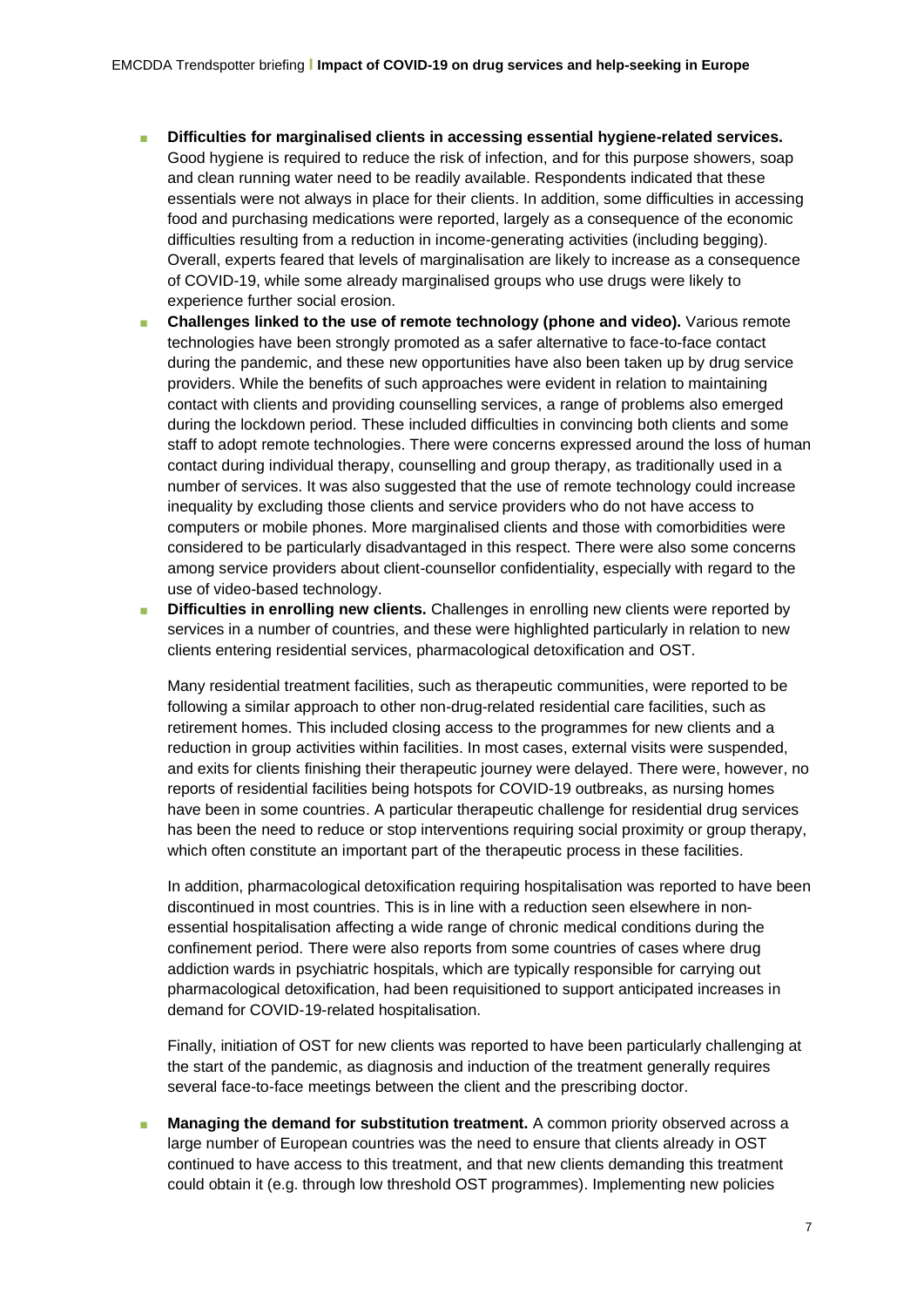focusing on ensuring continuity of care involved a significant mobilisation of key actors in the field as well as the implementation of innovative approaches at service, community and policy levels (discussed later in this briefing). However, for European countries with low OST coverage levels and low treatment coverage levels in general prior to COVID-19, it appears to have been particularly challenging to implement such policies. Furthermore, some countries (Belgium, Czechia and Hungary) reported shortages of OST medications, which, however, had already been observed in some cases prior to COVID-19.

■ **Potential for unintended consequences of rapidly implemented adaptations.** European health services including drug services were largely unprepared for such an unprecedented public health crisis as COVID-19, and contingency plans were rarely in place. Service adaptations have necessarily been rapidly implemented and it is likely that the full ramifications of the measures adopted will emerge only with time. Some concerns were raised by study participants, for example, about the potential for increased numbers of fatal overdoses due to large take-home doses of OST prescribed by some services, in order to reduce visits to pharmacies or clinics. In addition, the focus on securing care for people with opioid problems in most countries, and problem stimulant use in a few, may have resulted in those with problems with other drugs, cannabis and cocaine users for example, receiving less attention during this period.

#### **Case study 1: COVID-19 and drug services in Italy – providing services in the eye of the storm**

Italy was the first European country to be severely affected by the COVID-19 pandemic. The first case was detected on 31 January and the first deaths were recorded on 22 February 2020. As of 4 May 2020, Italy has reported 210 717 cases and 28 884 deaths (ECDC, 2020). Within the country, the northern regions were early on the epicentre of the epidemic, and quarantine zones, so called 'red areas' were put in place to contain its spread.

For the purpose of this study, a virtual facilitated group with 11 Italian drug professionals explored the challenges faced by Italian drug services during the height of the first weeks of the epidemic.

As a first response, most drug services in Italy were forced to reduce and re-organise their activities. This was in part in response to the impact of lockdown measures, with staff shortages resulting from both the transfer of personnel to COVID-19 dedicated hospital units as well as staff being infected with the coronavirus. There was also a reported reduction in help seeking behaviour, in particular for cocaine, alcohol and cannabis-related problems.

Experts explained how certain drug services were discontinued (e.g. new admissions to residential treatment), adapted (e.g. fewer requirements stipulated for take home doses of OST) and in some instances expanded due to an increased demand (e.g. outreach units providing services to homeless, sex workers and other marginalised groups). COVID-19 infections among clients of the drug professionals participating in the focus group were reportedly limited, and with only mild health consequences. Several cases were also reported among their staff. Subsequently more stringent prevention measures were implemented by services, including fever scanning before allowing access to services, hand-washing and mandatory use of masks.

Therapeutic communities (TC) play an important role in the Italian drug treatment landscape and Italy has the highest number of TCs in Europe (EMCDDA, 2014). In these services, experts highlighted particular challenges linked to the management of quarantine restrictions including difficulties providing individual space for selfisolation, as well shortages of protective material and coronavirus tests. COVID-19 prevention measures also interfered with a number of interventions that underpin the therapeutic approach used in this setting.

Management of the epidemic in prisons was also a challenge early on in the Italian COVID-19 outbreak. Specific measures for the management and control of the spread of infections were quickly adopted and, as in other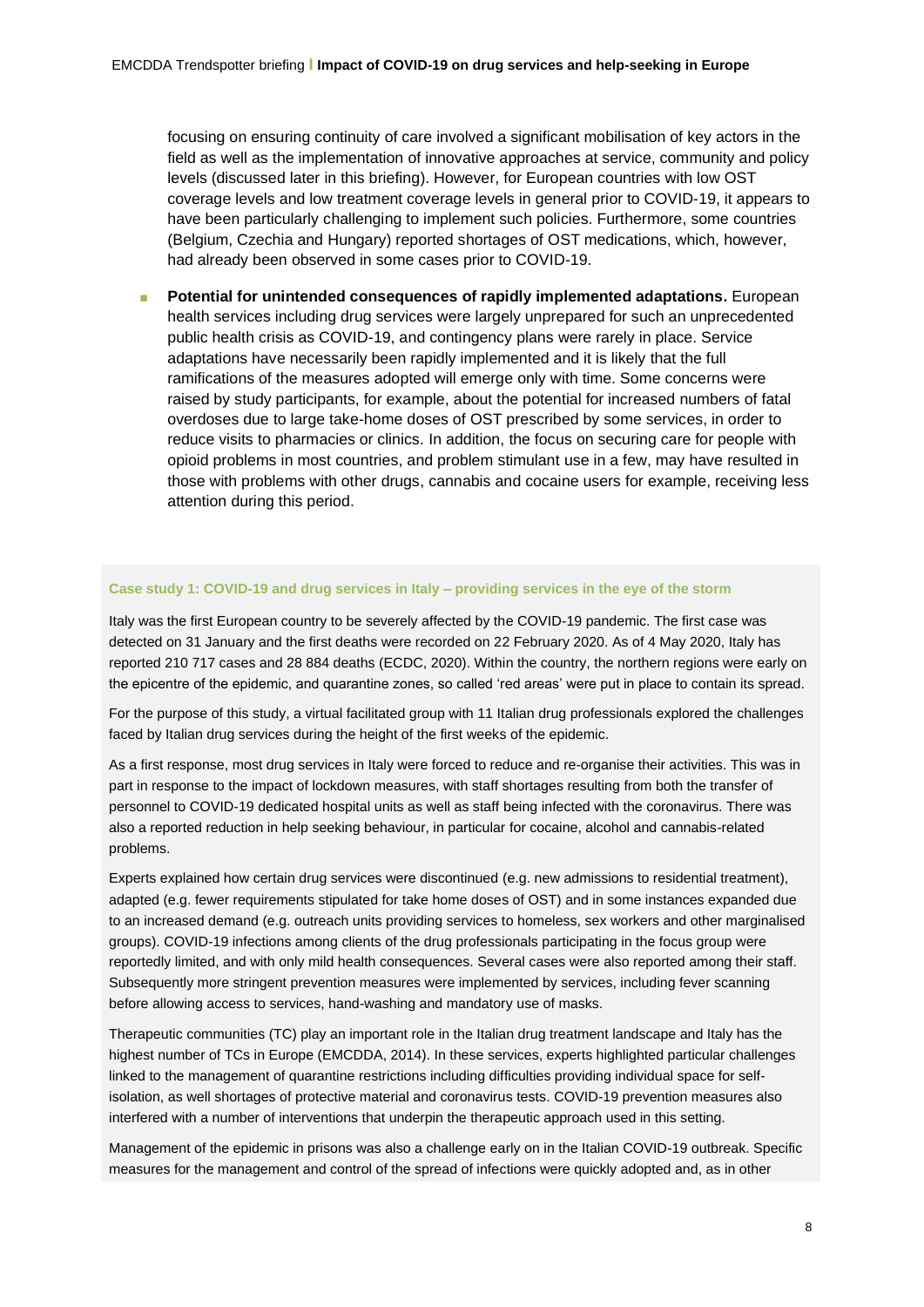European countries, regulations allowing the early release of detainees were also implemented in Italian prisons. However, the prohibition of external visits at the start of the epidemic led to protests. In Modena and Milan prisons, people broke into prison pharmacies and ingested large quantities of opioids used to treat drug addictions. Nine people died in one day in the Modena's prison, although toxicological confirmation is on-going (ANSA, 2020).

As observed in other countries, the challenges and adaptations by drug services to this public health crisis was reported to have raised some questions that may impact on the future of the Italian drug treatment system. Drug professionals expressed the need in the future to consider changing current approaches to the doctor-patient relationship and to review traditional models of service provision. They reported that the majority of clients have displayed a high level of responsibility in respecting public health measures and adhering to drug treatment, including pharmacological treatment, throughout this on-going crisis.

# **How has COVID-19 affected help-seeking and treatment demand?**

A snapshot of the evolution of demand for specialised treatment between January 2020 and March 2020 provides a first insight into the impact of COVID-19 on drug services and help-seeking. Although clearly not representative of, or generalisable to the whole of the EU, available treatment demand data from four countries (Bulgaria, Ireland, Lithuania and Portugal) reveal an overall reduction of more than 50 % in clients entering drug treatment between January and March 2020 (Figure 6). This reduction was particularly marked for opioid users, but, although the numbers are smaller, similar reduction rates can be observed for users of other substances (Figure 7).

### FIGURE 6

## **Preliminary data on the number of all clients and new clients entering treatment between January and March 2020 in four EU countries**



Source: Snapshot Treatment Demand lindicator (TDI), April 2020. Data from Bulgaria, Ireland (sentinel centres, only total number of all clients), Lithuania and Portugal.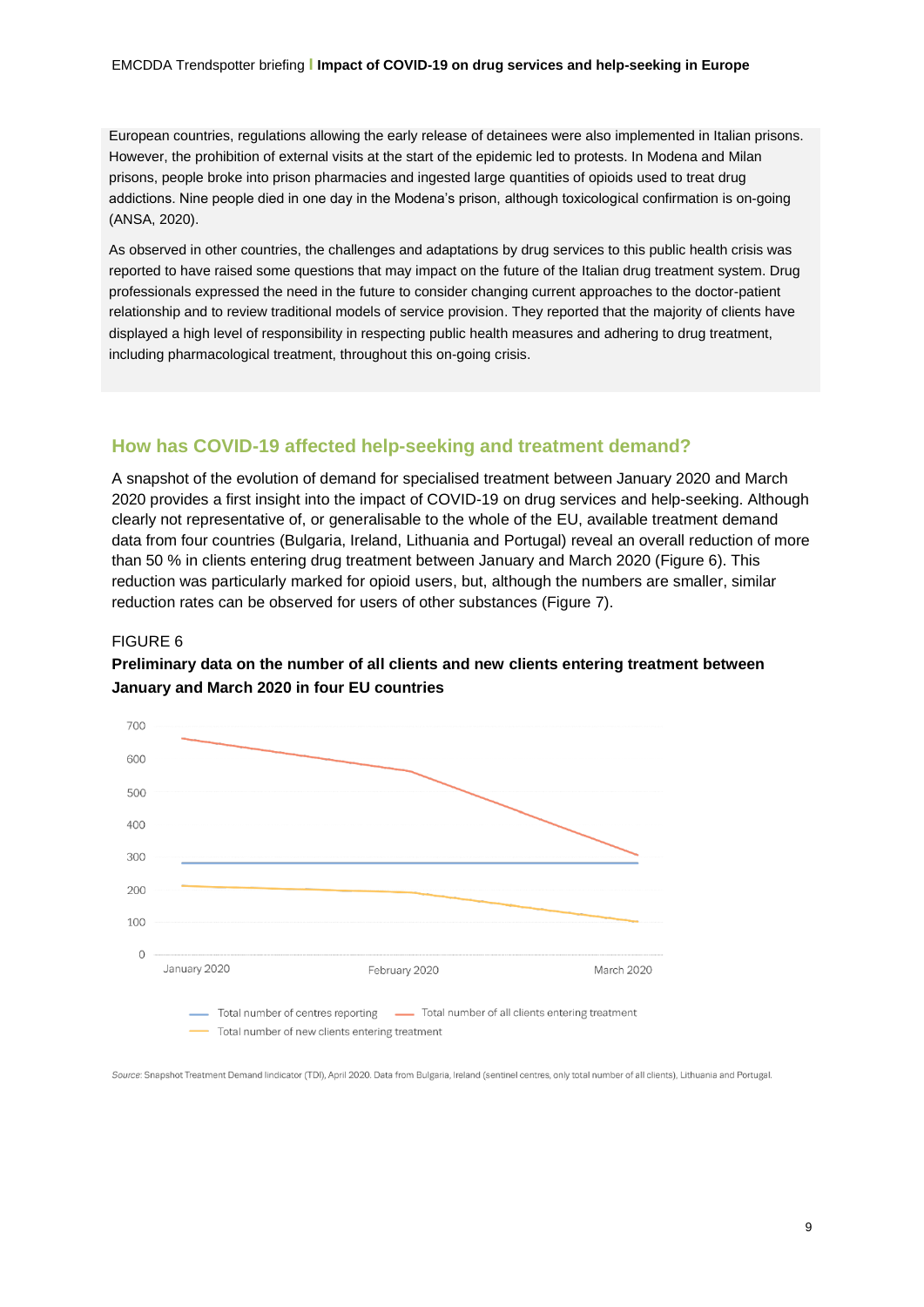



**Preliminary data on all clients entering treatment by main drug between January and March 2020 in four EU countries**

The observed decreases in both new and all clients entering drug treatment can be attributed to several factors highlighted above. Confinement measures have made it difficult for clients to reach treatment centres, and particular problems may exist for people travelling from rural areas, where there may be lack of public transport. Furthermore, many treatment centres have been obliged to reduce their service provision in order to apply the required COVID-19 prevention and distancing measures (reduced opening hours, fewer contacts, etc.) and have been affected by staff shortages. There has also been a reported reduction in the range of interventions delivered, and in particular a decline in interventions involving prolonged physical contact, such as psychosocial treatment. It was also reported that some of the reduction observed among cannabis clients entering treatment was likely to be explained by a drop in referrals coming from the criminal justice system in some countries during the COVID-19 confinement period.

This decline in service provision may have been partially compensated for through changes to existing modus operandi, as described in the next section. It should, however, be noted that a number of countries provided access to OST to new clients through novel low threshold OST programmes (see case study 2) and this would not be reflected in the specialised treatment demand data presented here. At the beginning of the pandemic there were also difficulties in enrolling new clients into OST within specialised treatment centres, which reportedly improved in some countries by mid-March and April. It will be interesting to see whether future analyses with data for April and May will show a rebound in treatment demand.

In spite of this overall decline reported in help seeking and service availability, some increases in opioid users seeking to access OST in the initial phases of the COVID-19 crisis were reported in a number of countries, including Czechia, France, Italy and Luxembourg. This was in part linked to a possible reduction in heroin availability on the illicit market, but was also associated with the closure of some services, which in turn increased pressure on those remaining open.

Source: Snapshot Treatment Demand lindicator (TDI), April 2020. Data from Bulgaria, Ireland (sentinel centres, only total number of all clients), Lithuania and Portugal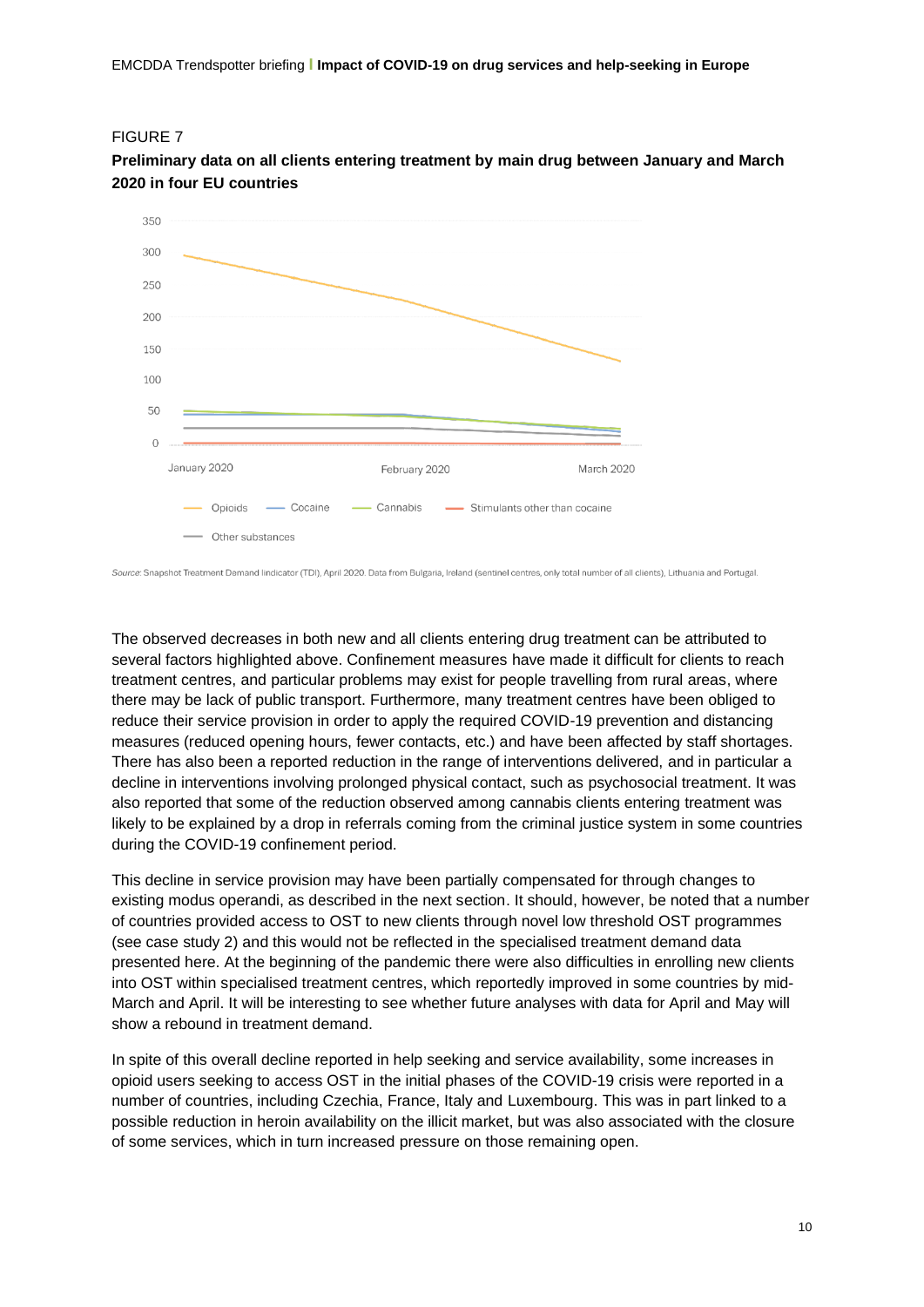Unlike experts from drug treatment services, those from European harm reduction services presented, in general, no changes or even increases in the demand for help-seeking among their client groups. Some of the reasons reported included an increase in requests for social support (accommodation, food, hygiene, income) and a need to access low-threshold OST (assumed to be due to a shortage of heroin on the market in some countries). High levels of client anxiety, which some experts posited to be associated with an observed increase in benzodiazepine and alcohol use among clients, were also identified as a factor contributing to an increased need for support from harm reduction services.

Some people seeking help were reported to be new to services, and professionals in some countries reported an increase in treatment and harm reduction demand from sex workers using drugs and from people recently released from prison as part of COVID-19 measures taken by several countries.

Importantly, large variability in terms of service offer and demand for support were reported between countries and also within countries. The situation is also rapidly evolving; in particular, drug professionals indicated an increase in specialised treatment demand during the final weeks of April. In addition, it is reported that some users, including cannabis and cocaine users, may be becoming increasingly aware of their problem substance use as the confinement period is extended.

#### **Mini European Web Survey on Drugs — impact of COVID-19 on intention to seek help among people who use drugs**

The EMCDDA mini European Web Survey on Drugs: Covid-19 aims to collect perspectives from people who use drugs on the impact of Covid-19-related restrictions. During the first wave, around 3 700 respondents completed the online questionnaire in one of the 21 languages made available between 8 and 27 April 2020. Respondents from Estonia, Ireland Spain, Italy, Latvia, Lithuania and Luxembourg) accounted for 80 % of the sample. While web surveys are not representative of the general population, when carefully conducted, they can help to paint a comprehensive, realistic and timely picture of drug use in Europe and, in the context of this study, the survey contributes to the overall analysis of the situation and of the changes associated with the COVID-19 pandemic and its consequences.

In the 30 days prior to responding to the survey, more than half of the sample reported having used some form of cannabis product; 10 % reported use of ecstasy/MDMA, cocaine, amphetamines or non-prescribed opioids other than heroin. More than 6 % had used heroin during the same period.

#### **How have COVID-19 confinement measures affected help-seeking behaviours?**

The intention to seek professional support to reduce or abstain from use, for example through counselling or drug treatment, remained unchanged for most respondents. However, for about 15 % of the sample, the introduction of COVID-19 containment measures resulted in either reduced (9 %), or elevated (7 %) intention to seek support. Of the countries with most survey respondents, the largest proportion of those with an increased intention to seek help came from Ireland (15 %), while Lithuanian respondents showed the greatest reduction (12 %). In parallel, 6 % of the overall sample reported higher use of remote professional help, including phone-, video- or web-based drug services, with most of these respondents living in Spain (19 %) and Ireland (14 %). These numbers may reflect factors including changes in respondents' personal situations and the increased availability of remote technology.

Among the 261 respondents who reported injecting a drug in the previous 12 months, 20 % stated that clean injection material had become less accessible as a result of COVID-19 restrictions. Most of the usual sources of clean syringes were used less during the weeks after restrictions were imposed (Figure 8). The reduction in use is most pronounced for pharmacies, drug consumption rooms and drug dealers.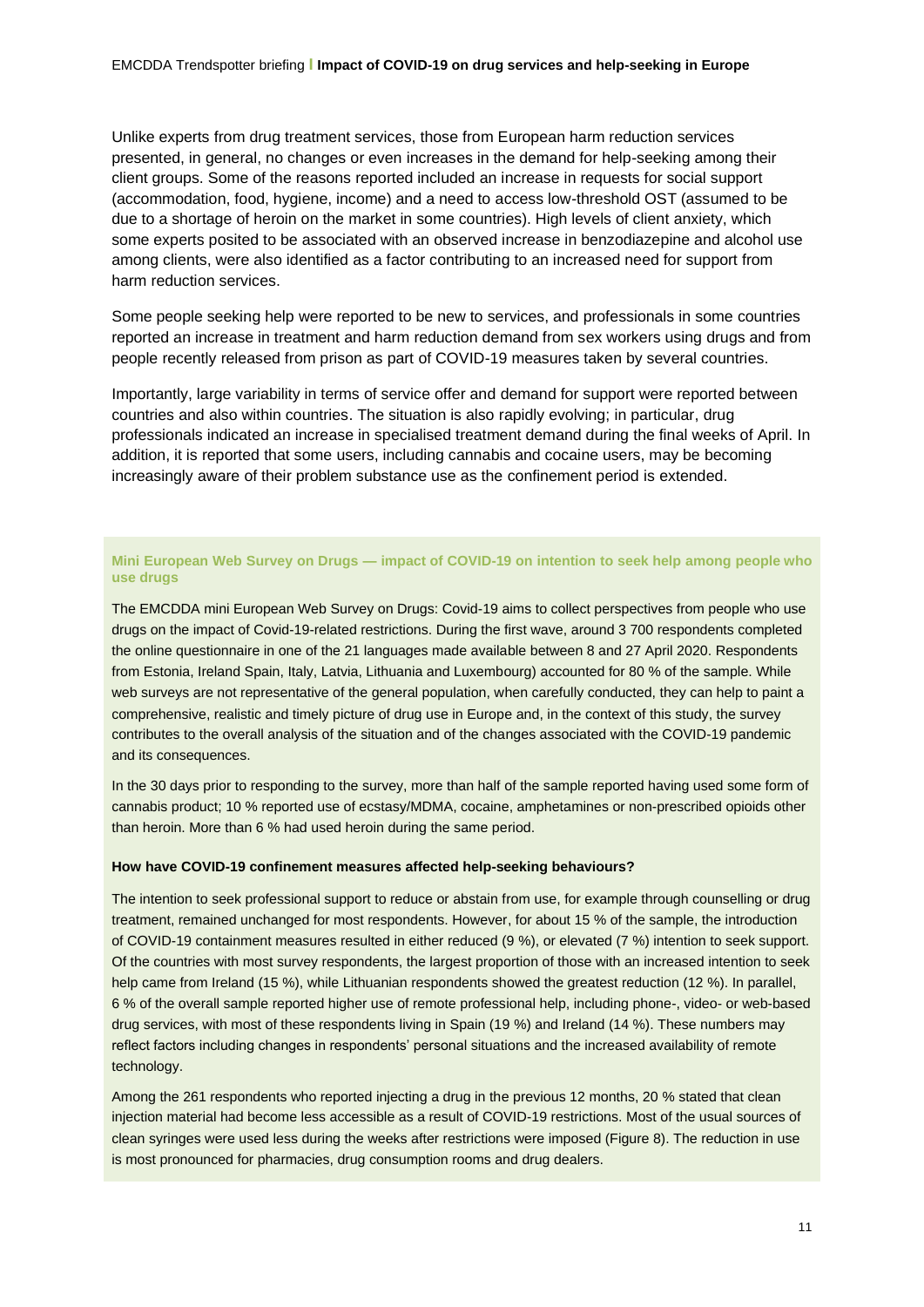



**Access to syringes before and after COVID-19 among people who inject drugs — European Web Survey on Drugs: COVID-19 (***n* **= 261)**

# **European drug services and access to COVID-19-related guidelines and recommendations**

In Europe's health systems, clinical and public health guidelines are used to ensure that evidencebased interventions are provided to all patients in need. Relatively early in the development of the COVID-19 pandemic, several international organisations, including the World Health Organization (WHO) and the European Centre for Disease Prevention and Control (ECDC) published public health recommendations, which were available for adaptation at the national level.

Twenty-three European countries reported on the availability of specific guidelines for in drug services on responding to the COVID-19 emergency. Of these, eleven countries had rapidly developed specific guidance addressing drug services or drug-related problems. Four countries had translated guidelines or briefings published by international organisations such as WHO and ECDC (including an update published by the EMCDDA). Five countries reported having adapted national guidelines produced for health services to the needs of drug services.

Among the countries reporting some availability of targeted guidelines for drug services or drugrelated problems on responding to COVID-19, a proportion reported the publication of national-level guidelines, while in others individual services including non-governmental organisations (NGOs) had self-organised and issued their own guidelines. Some national guidelines prioritise populations at particular risk. In Czechia, for example, guidelines issued in April 2020 included a focus on off-label use of psychostimulants for methamphetamine dependence. During the same period, the Netherlands issued guidelines on COVID-19, homelessness and drug use. Luxembourg, in its general health guidelines, mentions homeless people and drug users as groups at higher risk of infection. Germany has issued guidelines to support an increase in take-home OST, with the aim of reducing crowding in drug services. Denmark has released guidelines on the treatment of acute opioid withdrawal, in preparation for the possibility that the closure of national borders will reduce the availability of illicit heroin. Ireland has also addressed opioid withdrawal and overdoses through the preparation of a contingency plan including guidance on the continuation of OST for people in isolation. All the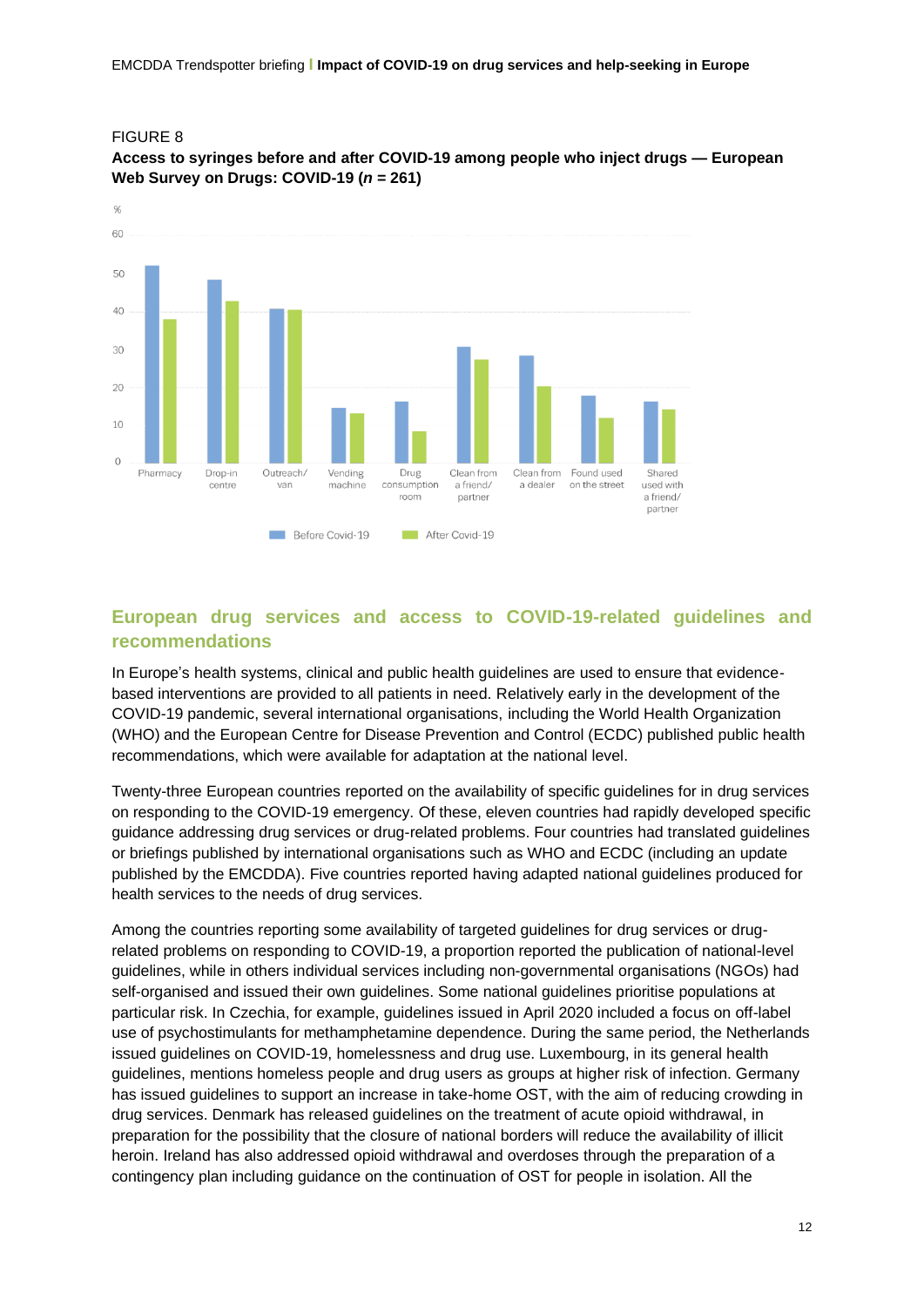guidelines are available in dedicated national or service web pages making clear reference to the COVID-19 emergency.

# **What have been the main adaptations and innovations implemented by European drug services?**

Preliminary findings from this study reveal a wide range of adaptations made by drug services and innovations introduced in terms of service delivery, with many similar characteristics reported across European countries. In some countries, both NGOs and civil society organisations are reported to be playing a particularly important role. The provision of frontline harm reduction interventions in Europe pre COVID-19 was commonly the responsibility of NGOs and, with the emergence of the virus, these actors have found themselves at the forefront of the response to COVID-19 for people with more severe forms of problem drug use and other health and social comorbidities. It is often reported that, in order to be effective, a rapid response to the needs of the drug-using population needs to be based on efficient collaboration between NGOs, governmental institutions, and public and private health and social service providers; in some cases, this new form of collaboration has been an innovation in itself (see Case Study 1).

However, the extent of the innovations implemented in countries appears to be dependent on the national context, including current policies, levels of service provision and available financial resources. Examples of new interventions initiated in response to the COVID-19 pandemic include first-time distribution of nasal spray naloxone in Portugal, implementation of a mobile drug consumption room in Portugal and a temporary drug consumption facility in a shelter in Spain, home delivery of OST medications in Ireland, remote prescribing of OST medications in various countries and low-threshold OST provision in Luxembourg.

In general, the main adaptations observed across European drug services involved the implementation of preventive measures to reduce the risk of infection, such as social distancing rules, use of PPE for staff and structural changes to physical centres to permit visits while maintaining social distancing. The adaptations and innovations described below represent some of the main changes that have emerged during the confinement period.

# **Telemedicine**

As face-to-face counselling and visits to clinics were generally stopped or significantly reduced from the start of containment measures, telemedicine by phone or video has been widely embraced as an alternative across European drug services (see Figure 9 for the example of a Latvian treatment centre). This option was especially beneficial for people with less severe forms of drug use; treatment that involves primarily psychological counselling (e.g. for cannabis or cocaine users); first service contacts; and long-term stable OST clients. Phone helplines and online professional harm reduction forums also provided alternatives for recreational users seeking support during this period.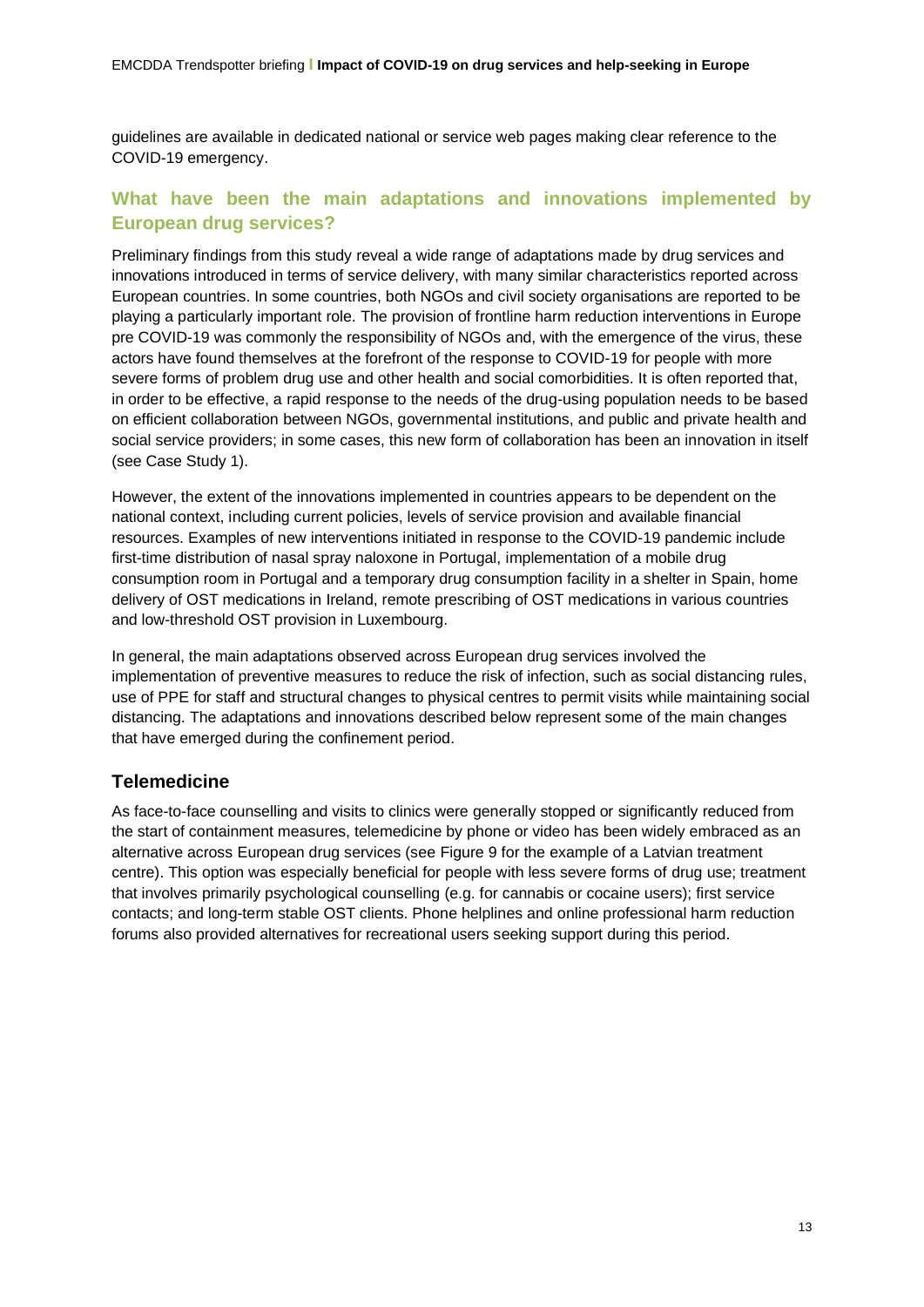

### FIGURE 9

**Numbers of face-to-face and phone consultations at the Riga Addiction Medicine Centre, Latvia, in March and April 2020**

Source: Inga Landsmane, Riga Addiction Medicine Centre.

# **Innovations and adaptations in opioid and methamphetamine substitution treatment**

It is estimated that nearly 700 000 people currently receive OST in Europe (EMCDDA, 2019). Since COVID-19, service providers in the field have had to act rapidly and change the way that OST is provided, both to ensure access to medications for those already in treatment and to respond to new treatment demands. Several important adaptations have been observed across Europe:

- In order to reduce the number of visits to prescribing doctors and clinics, some countries have implemented a relaxation of the regulations or legal framework on take-home OST for stable OST clients. The changes reported have included prescriptions of OST medications being extended for longer periods, prescription of larger quantities, changes in dosages and products, and reduction in or no urine testing or supervised intake. Changes in prescribing modalities were also reported, with a preference expressed in some cases for electronic prescriptions being sent directly to pharmacies. For example, to ensure continued access to OST in Ireland during COVID-19, medications are delivered to the client's home, and a photograph is taken using a mobile phone to verify the identity of the recipient and to avoid the need for signatures.
- In order to ensure access to OST for the most vulnerable clients, outreach through mobile OST programmes has been deployed in a number of countries, such as Czechia, Spain, Portugal and Slovenia. Provision of rapid access to OST for new clients has been made possible through the establishment of new low-threshold programmes, for example in Luxembourg (see Case Study 2), and in some cases through modifications to the standard OST induction procedures.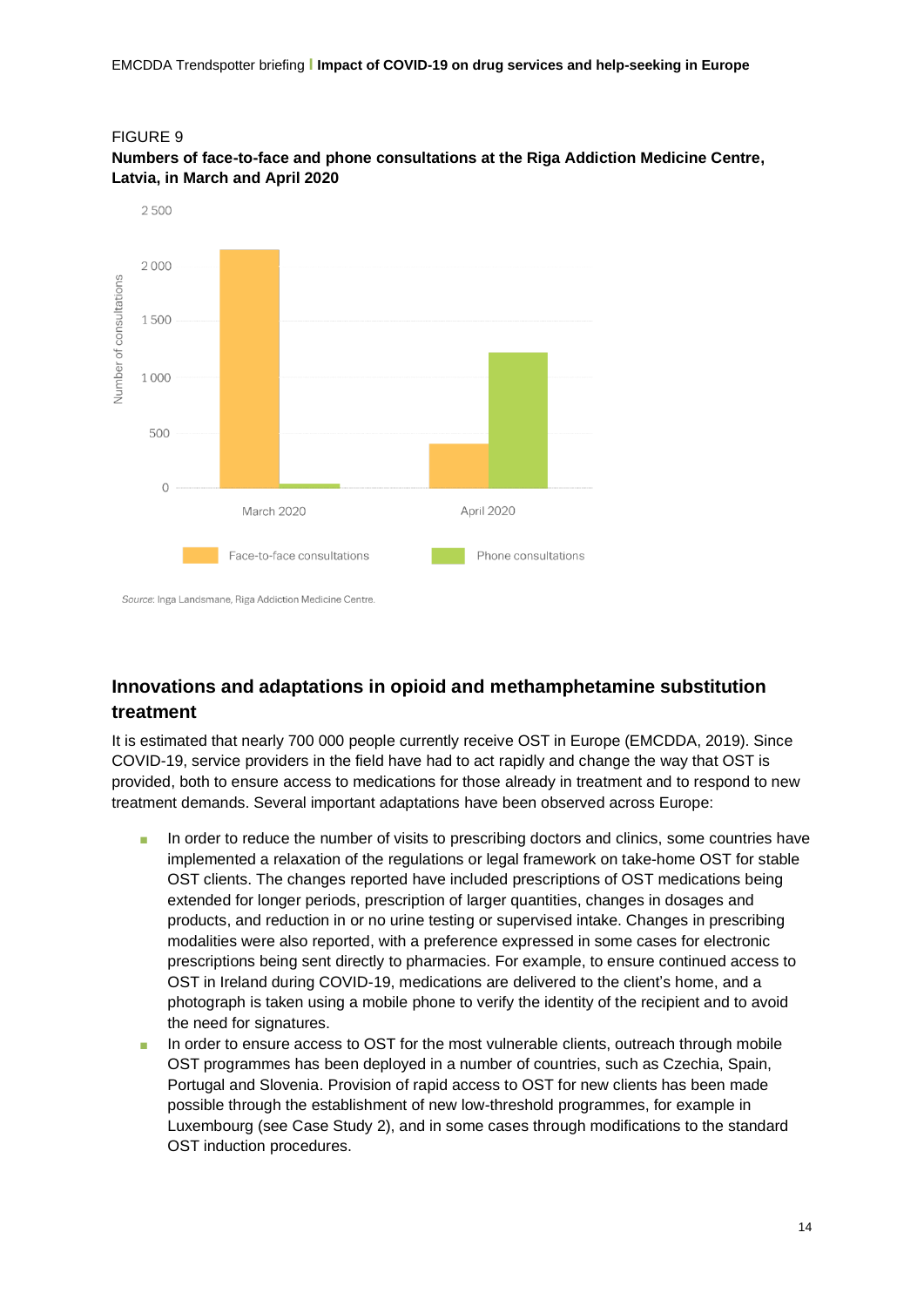■ A novel maintenance treatment for methamphetamine has been approved in Czechia. involving the prescription of methylphenidate to reduce methamphetamine-related cravings (SNN ČLS JEP, 2020). Formal approval was fast-tracked to ensure that methamphetaminedependent users seeking treatment could manage abstinence at a time when their access to psychosocial and inpatient treatment was disrupted.

#### **Case study 2: A new low-threshold OST programme in Luxembourg**

In a rapid response to the recent COVID-19 crisis, Abrigado, a Luxembourgish NGO, has developed an innovative opioid substitution programme that is the first low-threshold programme in Luxembourg. The service includes visits from a doctor three times a week to prescribe medical treatment, and there is an infirmary open seven days a week. Abrigado works in close collaboration with a local pharmacy, which provides prescriptions of Mephenon, Lysox and Valium. Only adult clients who are not currently enrolled in a programme are given access to OST. Some clients visit daily to take their medication; others can take away up to three days' worth of medication at a time. Every client is registered in the service system and each client's treatment journey is documented and adapted as necessary.

There were a number of drivers behind the rapid implementation of this first low-threshold OST programme, in particular an emerging shortage of drugs on the illicit market associated with tighter controls on and the closure of national borders. This context provided an incentive for the national authorities and Abrigado's management to cooperate on implementing a substitution intervention offering a medical alternative to illicit substances. All parties met several times in March and April and developed a consensus on the beneficial aspects of such a service offer.

*Source:* Lionel Fauchet, Abrigado.

# **Innovation and adaptation in harm reduction services**

Many European harm reduction services have been heavily curtailed as a result of COVID-19 and national confinement measures. The majority of European drug-checking services have stopped their face-to-face activities but have simultaneously increased their online presence, providing harm reduction services for recreational users in home settings. Low-threshold centres and drop-in centres have also experienced severe disruption as a result of social and physical distancing measures preventing the gathering of clients inside or outside their locations. In order to ensure access to essential drug services and harm reduction services, many providers have switched to the promotion of remote services or have made adaptations that reduce the need for physical contact. For example, some needle and syringe exchange programmes have encouraged users to take away larger quantities of injecting material and harm reduction material. Some services in France have used the postal system to deliver harm reduction material to users at home. In Split, Croatia, and also elsewhere, self-service harm reduction spots have been established to facilitate access to vital equipment while reducing physical contact.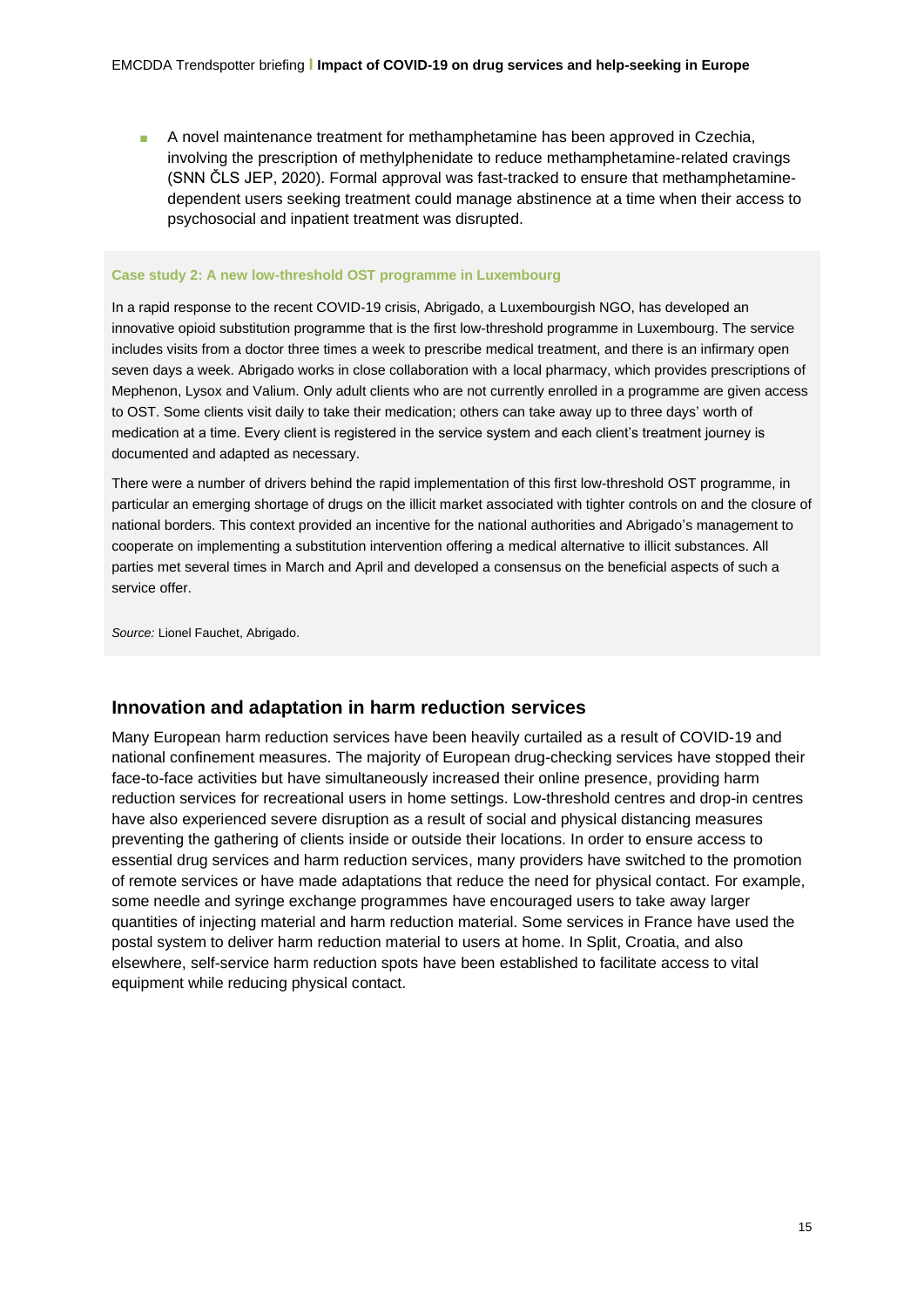

**Self-service spot providing harm reduction material, managed by clients themselves, in a lowthreshold service in Split, Croatia, during the COVID-19 pandemic**

*Source:* Nevenka Mardešić, HELP Association.



**Drug worker with PPE in a new mobile drug consumption room in Lisbon, Portugal**

*Source:* Programa de Consumo Vigiado, Grupo de Ativistas em Tratamentos and Médicos do Mundo

Most European drug consumption rooms appear to have remained operational throughout the lockdown (Table 1), although with important changes to their modus operandi (staff rotation, fewer clients at a time, etc.). Portugal and Spain have also seen the introduction of mobile drug consumption rooms during this period.

In many countries, shelters have played a key role in accommodating homeless people during the confinement period. Adaptations to shelter rules were often reported as necessary to facilitate access for a variety of people, including families with children and people with pets, and measures included reducing restrictions on drug and alcohol intoxication. Temporary shelters have also been established in some countries by requisitioning hotels, setting up large tents or adapting residential treatment facilities. Many services, in particular those working with more marginalised users, have reported increased alcohol harm reduction activities as an important adaptation to their services.

### TABLE 1

## **Preliminary overview of closures and adaptations among drug consumption rooms (DCRs) in some EU countries**

| <b>Country</b> | City   | <b>Source</b>         | <b>Status</b>                                                                     | <b>Adaptations to COVID-19</b>    |
|----------------|--------|-----------------------|-----------------------------------------------------------------------------------|-----------------------------------|
| Norway         | Oslo   |                       | Closed                                                                            | None                              |
|                | Bergen |                       | Closed                                                                            | None                              |
| Germany        |        | Deutsche<br>Aidshilfe | Most DCRs across Germany<br>are open but two are closed<br>(Bochum and Troisdorf) | No information                    |
|                |        | Ragazza               | Women-only DCR open                                                               | Night shelter closed              |
| Portugal       | Lisbon | Medicos do<br>Mundo   | DCR is open (extended<br>opening hours)                                           | Additional mobile DCR implemented |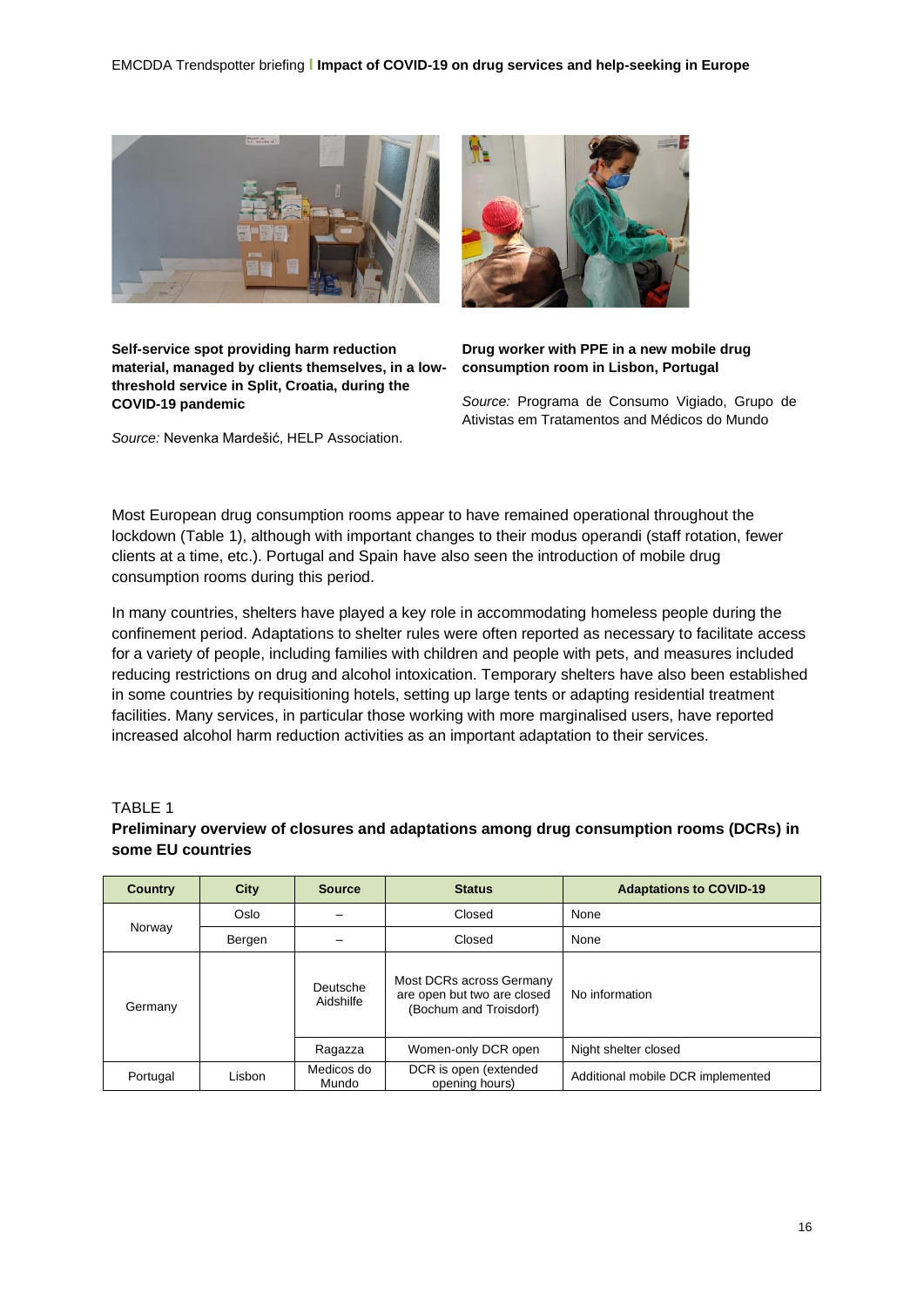| <b>Country</b> | <b>City</b>   | Source                | <b>Status</b>                           | <b>Adaptations to COVID-19</b>                                                                                                                                                                                                                                                                                                                                                                                                                                                        |
|----------------|---------------|-----------------------|-----------------------------------------|---------------------------------------------------------------------------------------------------------------------------------------------------------------------------------------------------------------------------------------------------------------------------------------------------------------------------------------------------------------------------------------------------------------------------------------------------------------------------------------|
| Spain          | <b>Bilbao</b> | Gizakia               | DCR is open (extended<br>opening hours) | Increased personnel; reduction in<br>consumption spaces; every client is<br>screened for COVID-19 before entering; a<br>special protocol is in place in case of<br>suspicion of infection, as well as a<br>designated area for people suspected to be<br>infected; use of masks and gloves is<br>mandatory for all staff members; extra<br>hygiene measures are in place; a new OST<br>programme has been implemented                                                                 |
|                | Barcelona     | Redan — La<br>Mina    | DCR is open (reduced<br>opening hours)  | The staff have been divided into two teams,<br>alternating working days; use of protective<br>equipment is mandatory for all staff;<br>reduced number of injection spaces;<br>additional hygiene rules have been<br>implemented; every client is screened for<br>COVID-19 before entering; a special<br>protocol is in place in case of suspicion of<br>infection (isolate and refer to emergency<br>room). A new temporary drug consumption<br>facility was set up inside a shelter. |
| France         | Strasbourg    | Ithaque               | DCR open (normal working<br>hours)      | Welcome space is closed; only two clients<br>are permitted in the consumption space at<br>any time; use of masks is mandatory for<br>staff, and staff meetings are held by<br>videoconference; shared areas are<br>disinfected hourly; fever screening and<br>mandatory handwashing are in place; a<br>special protocol is in place in case of<br>suspicion of infection; there is no limit on<br>the volume of single-use drug-use material<br>per person                            |
| Netherlands    | Amsterdam     | AMOC, De<br>Regenboog | DCR open (normal working<br>hours)      | Additional hygiene measures implemented,<br>limited access to the DCR (number of<br>people, time spent inside)                                                                                                                                                                                                                                                                                                                                                                        |
| Denmark        | Copenhagen    |                       | DCR open (normal working<br>hours)      | Smoking areas closed, reduced access,<br>mobile DCR unit closed                                                                                                                                                                                                                                                                                                                                                                                                                       |
| Luxembourg     | Luxembourg    | Abrigado              | Open                                    | Alternating shifts for five fixed teams of<br>seven workers each (and three teams of<br>two workers for the night shelter) to reduce<br>contacts within the whole team; limited<br>access to allow for minimum safe<br>distances; use of masks mandatory for staff<br>and clients; fever screening for all clients<br>entering the night shelter; new OST<br>programme implemented                                                                                                    |

*Source:* Survey of DCRs by the Correlation European Harm Reduction Network, April 2020.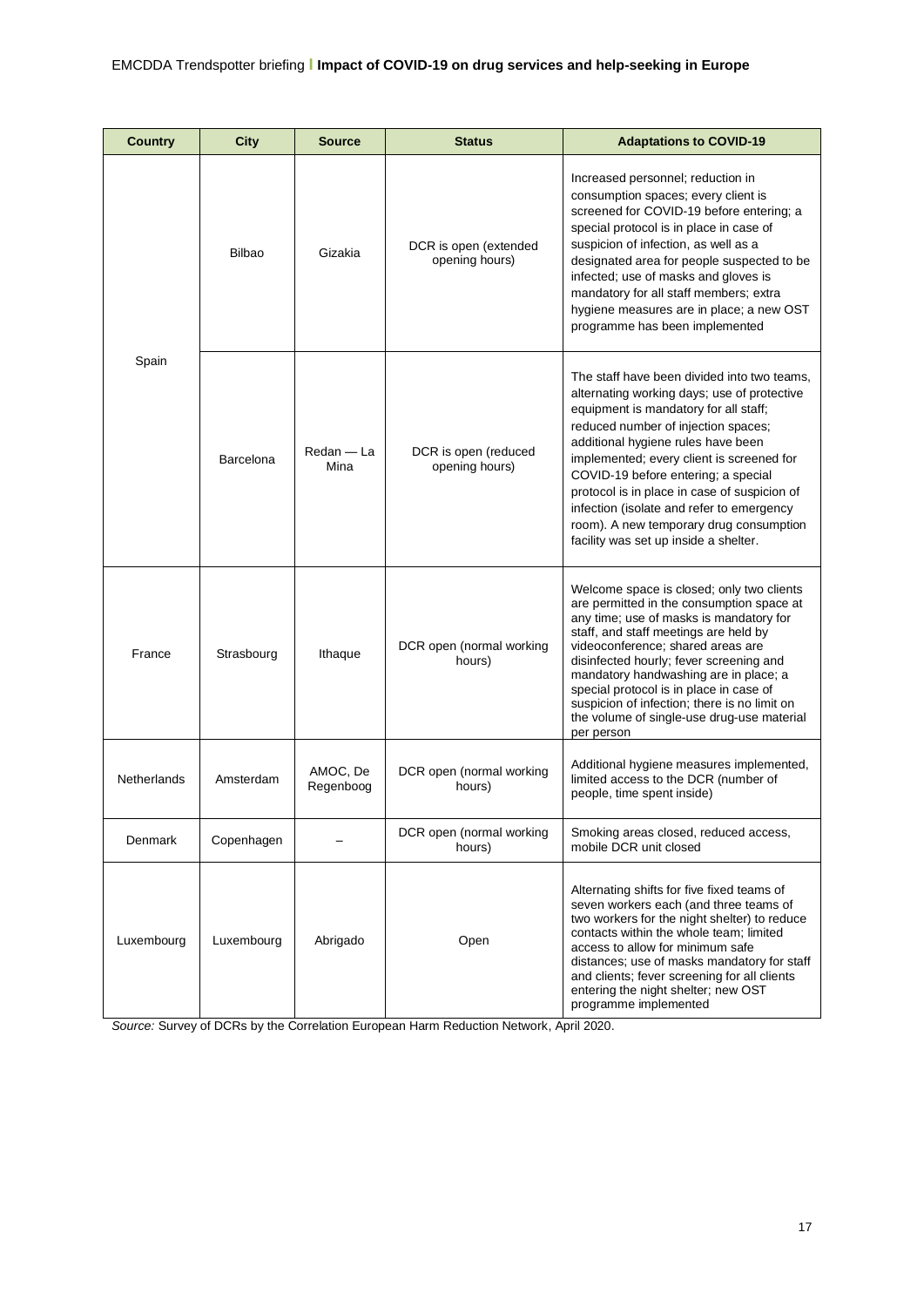#### **Case study 3: A harm reduction response to COVID-19 among people who use drugs and who are homeless in Dublin, Ireland**

In early March 2020, the need to adapt quickly to support the public health response to COVID-19 was identified as a priority for frontline services working with people who use drugs and who are homeless in Dublin. The Health Service Executive, Dublin City Council and a number of NGOs acted rapidly, and in partnership, to establish seven residential units. These were opened in a matter of weeks, for the purpose of isolating symptomatic people who were homeless, and to 'cocoon' others who were non-symptomatic but who were clinically assessed as being vulnerable because they had underlying health conditions. NGO workers were redeployed to run these units and a clinical lead was appointed with responsibility for COVID-19 and homelessness in Dublin.

As a result of the initiative, the waiting time for OST (specifically methadone) was reduced from 12 weeks to 2-3 days for people who were homeless and opioid-dependent. Benzodiazepine stabilisation prescriptions were provided for people in isolation/cocooning. Importantly, prescriptions were delivered by two NGOs to people who were homeless and isolating in accommodation across Dublin.

The state's response of providing accommodation and increasing the accessibility of prescription drugs (particularly, but not exclusively, methadone and benzodiazepines) has helped to stabilise people and encourage them to remain in isolation, which in turn has contributed to reducing the spread of COVID-19.

As of 24 April 2020, in Dublin City, among this cohort:

- A total of 33 people had been diagnosed with COVID-19 since the beginning of the crisis
- Three clusters (i.e. two or more cases) of COVID-19 had been identified within homeless accommodation, all of these consisting of two cases only
- There had been no known COVID-19 related deaths.

The number of COVID-19 cases among this cohort was lower than had been anticipated; for example, in the week of 24 April, nearly 200 COVID-19 cases had been expected, but only four cases were reported. Similarly, more clusters of cases within homeless accommodation and some associated deaths had been anticipated.

For people who use drugs and are homeless, harm reduction has been, and will continue to be, an important part of the public health response to COVID-19 in Dublin; it is considered crucial both to help stop the spread of the virus and to reduce drug-related harm.

*Sources:* Tony Duffin, Ana Liffey Drug Project, and Dr Austin O'Carroll.

# **What will be 'the new normal' for drug services after the lockdown?**

It is anticipated that during the coming months most European governments will lift the state of emergency and gradually ease the confinement measures that their citizens are under. As populations learn to live with the coronavirus, it is clear that many preventive and distancing measures will need to remain in place to minimise the risk of infection.

Like other health disciplines (e.g. dentistry, dermatology, etc.), drug services will be expected to maintain a broad range of structural and individual health protection measures. It can be expected that some of the staffing shortages observed during the confinement period will ease and that it may be possible to improve physical access to services, as well as protection for clients, through the implementation of a range of service adaptations (e.g. longer opening hours, appointments only, mandatory use of masks for all clients, regular disinfection of the premises, no waiting rooms). It has already been reported that the European Federation of Therapeutic Communities is drawing up a new protocol for welcoming new clients, to be applied from May 2020.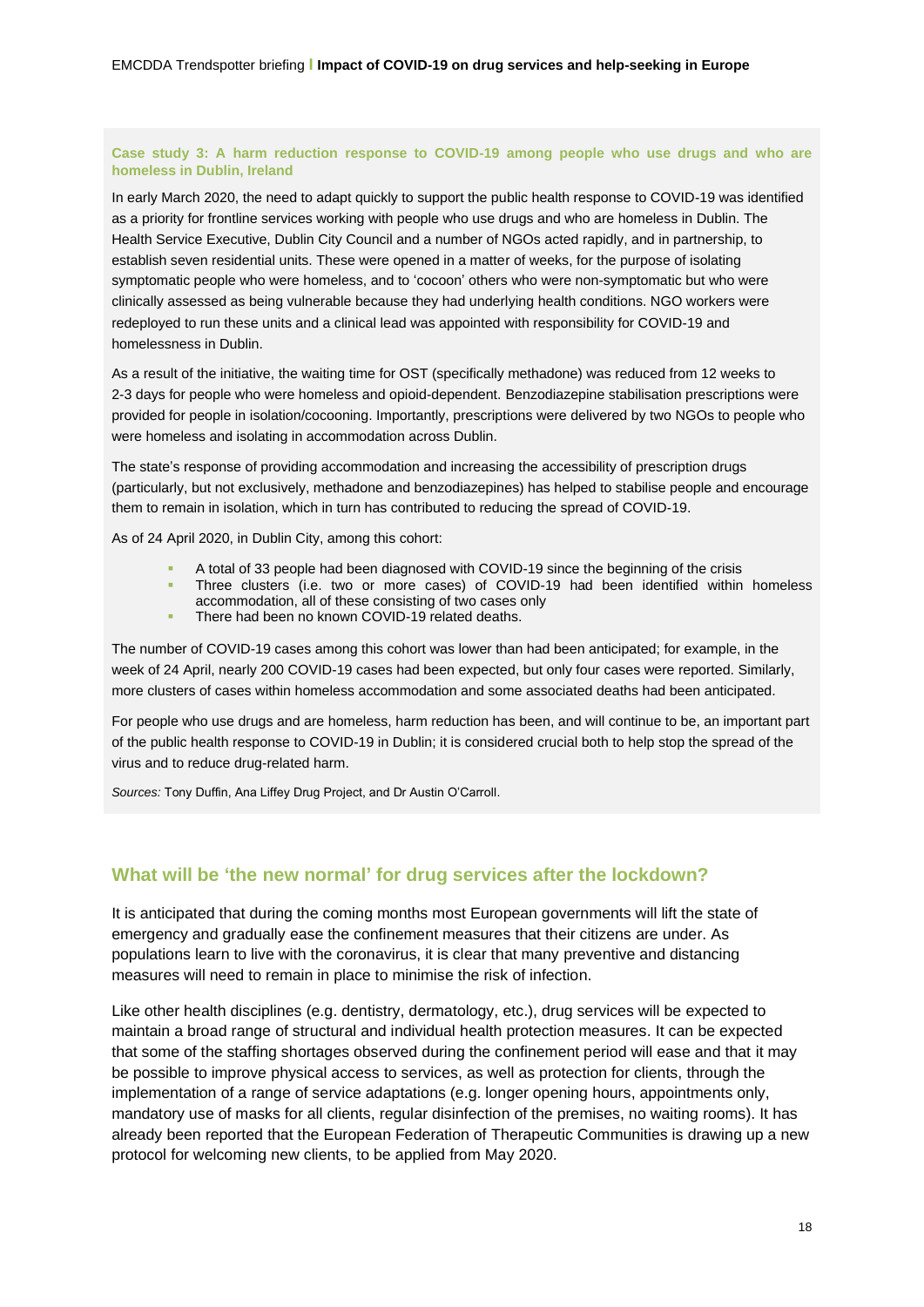It is anticipated that drug services may need to address the needs of clients who were less of a focus during the early stages of the COVID-19 crisis, including cannabis and cocaine users. It can also be expected that most services will produce contingency plans to maintain operations in case of a second wave of COVID-19 infections in their country.

When asked their opinions on what the post-COVID-19 'new normal' might look like for drug services in Europe, many of the experts surveyed expressed cautiously positive views. In many countries the crisis was presented as opening a 'window of opportunity' which allowed for the initiation of new service models and developments. In particular, a number of the rapidly introduced service changes were perceived as positive, and respondents considered that it would be advantageous to maintain these after the first wave of the crisis has passed. The most commonly cited examples centred on continued and future use of telemedicine. Both staff and clients have in a very short time frame become accustomed to the use of phone and video technology to provide and receive drug services remotely. Nevertheless, it was emphasised that telemedicine needs to be considered as an efficient adjunct to, rather than a replacement for, face-to-face therapeutic services for a range of clients in the future.

Several drug treatment experts also mentioned that certain adaptations made to traditional OST provision during this period may potentially be more commonly accepted and integrated into new national OST approaches post COVID-19. They noted in particular the observed benefits of the relaxing of regulations that allowed a greater number of opioid users to access this treatment. Other developments reported as positive included reductions in urine testing, daily visits to clinics and supervised consumption of medication. A number of experts reflected that it might be difficult to medically justify a reversal of these adaptations, as many clinicians observed relatively good management of this new treatment approach by their clients.

Efficient coordination and collaboration between public, private and non-governmental actors during this time of crisis was welcomed by contributors and was considered to be particularly beneficial for service users. However, the negative forecasts for national economies in the coming months were seen as highlighting a particular risk for drug services, with the potential for funding cuts in health budgets and a likelihood of increased marginalisation for certain social groups. Nevertheless, many respondents remained hopeful that the wide range of changes and gains made during the past 2 months in terms of innovation and collaboration in the drugs field would become the new normal for the foreseeable future in Europe.

#### **Drug-related harms during COVID-19 — EMCDDA trendspotter briefing June 2020**

The focus of the next EMCDDA trendspotter briefing will be on the impact of COVID-19 on patterns of drug use and harms.

For people who use drugs, the COVID-19 pandemic may cause a wide range of harms, associated both with preexisting health problems that can increase the risk of becoming seriously ill if infected and with factors linked to particular drug use behaviours.

People with chronic opioid and stimulant use problems are more likely to have compromised immune systems, chronic respiratory disease — for example linked to smoking tobacco and other drugs — and cardiovascular disease (Palmer, 2012; Thylstrup, 2015). People who use drugs who have chronic health problems are both particularly susceptible to COVID-19 infection and at greater risk of severe consequences if infected. These important issues and more will be explored in depth using the trendspotter methodology, with results made available by the EMCDDA in June 2020.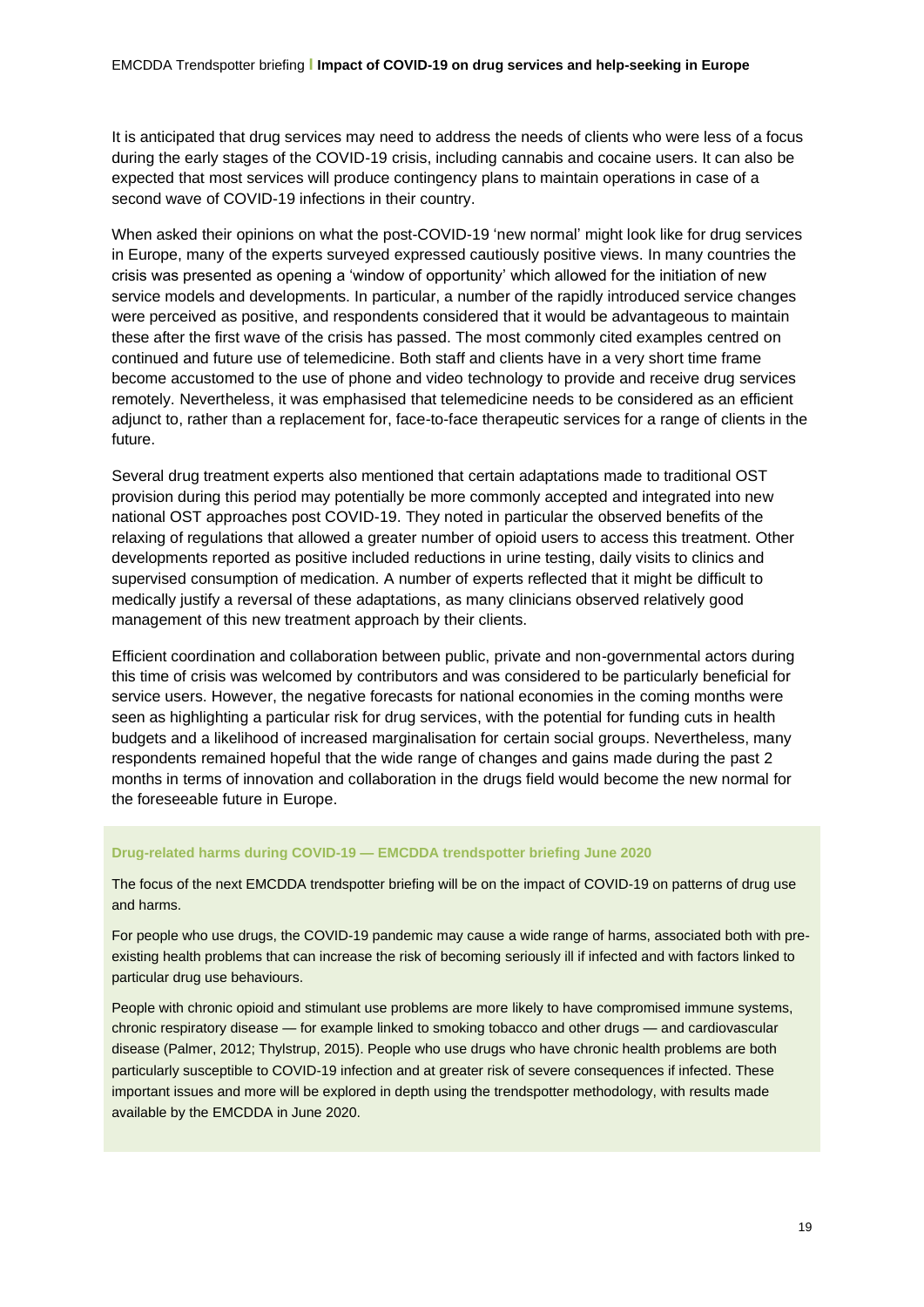# **References**

ANSA (2020), 'Rivolta in carcere a Modena, 9 detenuti morti', *Protesta alla Dozza*, 11 March 2020. Available at: [https://www.ansa.it/emiliaromagna/notizie/2020/03/09/rivolta-in-carcere-a-modena](https://www.ansa.it/emiliaromagna/notizie/2020/03/09/rivolta-in-carcere-a-modena-inchiesta_feb67370-2f6f-459c-ad23-d0b496ec18e9.html)[inchiesta\\_feb67370-2f6f-459c-ad23-d0b496ec18e9.html](https://www.ansa.it/emiliaromagna/notizie/2020/03/09/rivolta-in-carcere-a-modena-inchiesta_feb67370-2f6f-459c-ad23-d0b496ec18e9.html)

European Centre for Disease Control (ECDC) (2020), https://www.ecdc.europa.eu/en/cases-2019 ncov-eueea (accessed 4 May 2020).

European Monitoring Centre for Drugs and Drug Addiction (EMCDDA) (2020), *EMCDDA update on the implications of COVID-19 for people who use drugs and drug service providers*, EMCDDA, Lisbon.

EMCDDA (2019), *European Drug Report 2019: Trends and Developments*, Publications Office of the European Union, Luxembourg.

EMCDDA (2018), *Trendspotter manual: a handbook for the rapid assessment of emerging drugrelated trends*, Publications Office of the European Union, Luxembourg.

EMCDDA (2014), *Therapeutic communities for treating addictions in Europe*, EMCDDA Insights, Publications Office of the European Union, Luxembourg.

Palmer, F., Jaffray, M., Moffat, M. A., Matheson, C., McLernon, D. J., Coutts, A. and Haughney, J. (2012), 'Prevalence of common chronic respiratory diseases in drug misusers: a cohort study', *Primary Care Respiratory Journal* 21(4), pp. 377-383.

SNN ČLS JEP (2020), 'Farmakologicky asistovaná léčba závislosti na pervitinu', <https://snncls.cz/wp/wp-content/2020/04/SSL-pervitin-fin.pdf> (accessed 4 May 2020).

Thylstrup, B., Clausen, T. and Hesse, M. (2015), 'Cardiovascular disease among people with drug use disorders', *International Journal of Public Health* 60(6), pp. 659-668

# **Resources on COVID-19**

### **EMCDDA**

Topics page on COVID-19 and drugs:<http://www.emcdda.europa.eu/topics/covid-19>

### **Europe**

- ECDC: https://www.ecdc.europa.eu/en/novel-coronavirus-china
- European Commission action and response team: [https://ec.europa.eu/info/live-work-travel](https://ec.europa.eu/info/live-work-travel-eu/health/coronavirus-response_en)[eu/health/coronavirus-response\\_en](https://ec.europa.eu/info/live-work-travel-eu/health/coronavirus-response_en)
- European Science Media Hub (European Parliament)[: https://sciencemediahub.eu/](https://sciencemediahub.eu/)
- WHO Europe[: http://www.euro.who.int/en/home](http://www.euro.who.int/en/home)

#### **World**

- CDC[: https://www.cdc.gov/coronavirus/2019-nCoV/index.html](https://www.cdc.gov/coronavirus/2019-nCoV/index.html) and
- <https://www.cdc.gov/coronavirus/2019-ncov/community/homeless-shelters/plan-prepare-respond.html>
- WHO:<https://www.who.int/emergencies/diseases/novel-coronavirus-2019>